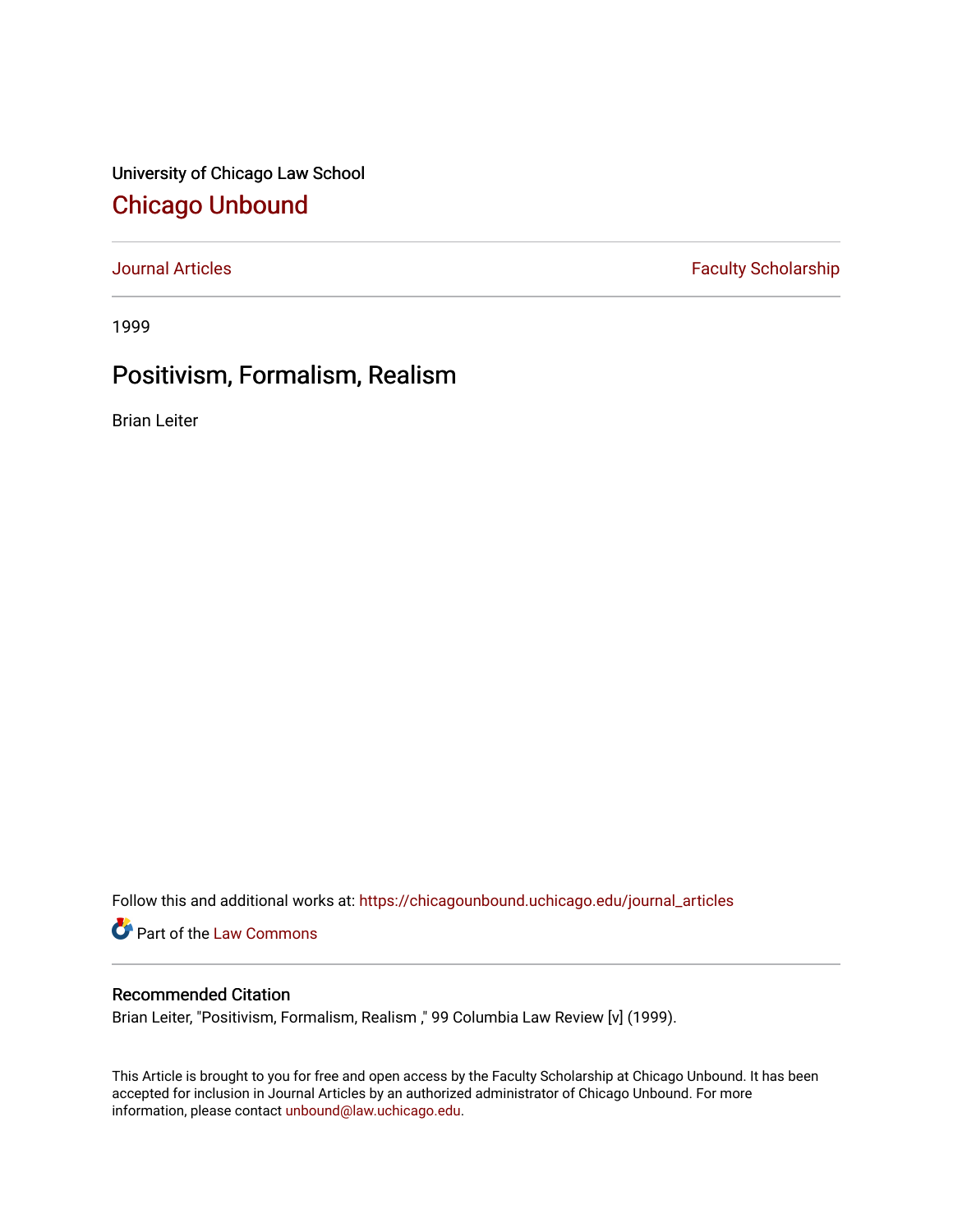# **REVIEW ESSAY**

### POSITIVISM, FORMALISM, REALISM

# LEGAL POSITIVISM IN AMERICAN JURISPRUDENCE. By Anthony Sebok.\* New York: Cambridge University Press, 1998. Pp. 327. \$59.95.

#### *Reviewed by Brian Leiter"*

*In* Legal Positivism in American Jurisprudence, *Anthony Sebok traces the historical and philosophical relationship between legal positivism and the dominant schools of American jurisprudence: Formalism, Realism, Legal Process, and Fundamental Rights. Sebok argues that formalism followed from the central tenets of Classical Positivism, and that both schools of thought were discredited-through misunderstandings-during the Realist period. Positivism's essential tenets were reasserted by Legal Process scholars, though soon thereafter misappropriated by politically conservative theorists. In the concluding chapters of the book, Sebok argues that the recent theory known as "Soft" Positivism or "Incorporationism" holds out the possibility of redeeming the liberal political credentials of positivism.*

*In this Review Essay, Professor Leiter questions Sebok's jurisprudential analysis. In Part I, Leiter sets forth the central tenets of positivism, formalism, and realism. In Part II, he critiques each step in Sebok's jurisprudential argument. He shows that formalism has no conceptual connection with positivism, while realism is essentially predicated on a positivist conception of law. Moreover, Leiter finds that Legal Process has far greater affinities with Ronald Dworkin's jurisprudence than with positivism. Finally, Soft Positivism cannot redeem positivism's liberal credentials because positivism does not entail any political commitments in adjudication. Leiter concludes by questioning Sebok's acceptance of the correctness of Soft Positivism as a theory of law.*

#### **INTRODUCTION**

Anthony Sebok's book tells the following striking story about the reception of legal positivism in American legal, thought over the last hundred years. Although the term "positivism" did not figure significantly in academic discourse until the second quarter of this century (p. 32), "Classical Positivism" (the doctrine of Austin and Bentham) was the tar-

*<sup>\*</sup>* Associate Professor of Law, Brooklyn Law School.

*<sup>\*\*</sup>* Joe A. Worsham Centennial Professor in Law, Professor of Philosophy, and Director of the Law & Philosophy Program, The University of Texas at Austin; Visiting Professor, Yale Law School, 1998-99. 1 am grateful to Michael Durham for research assistance, and to Mr. Durham, Randall Sommer, and, especially, Scott Shapiro for comments on the penultimate draft.

This Review Essay is dedicated to the memory of my cherished and devoted friend, Milton Handler (1903-1998).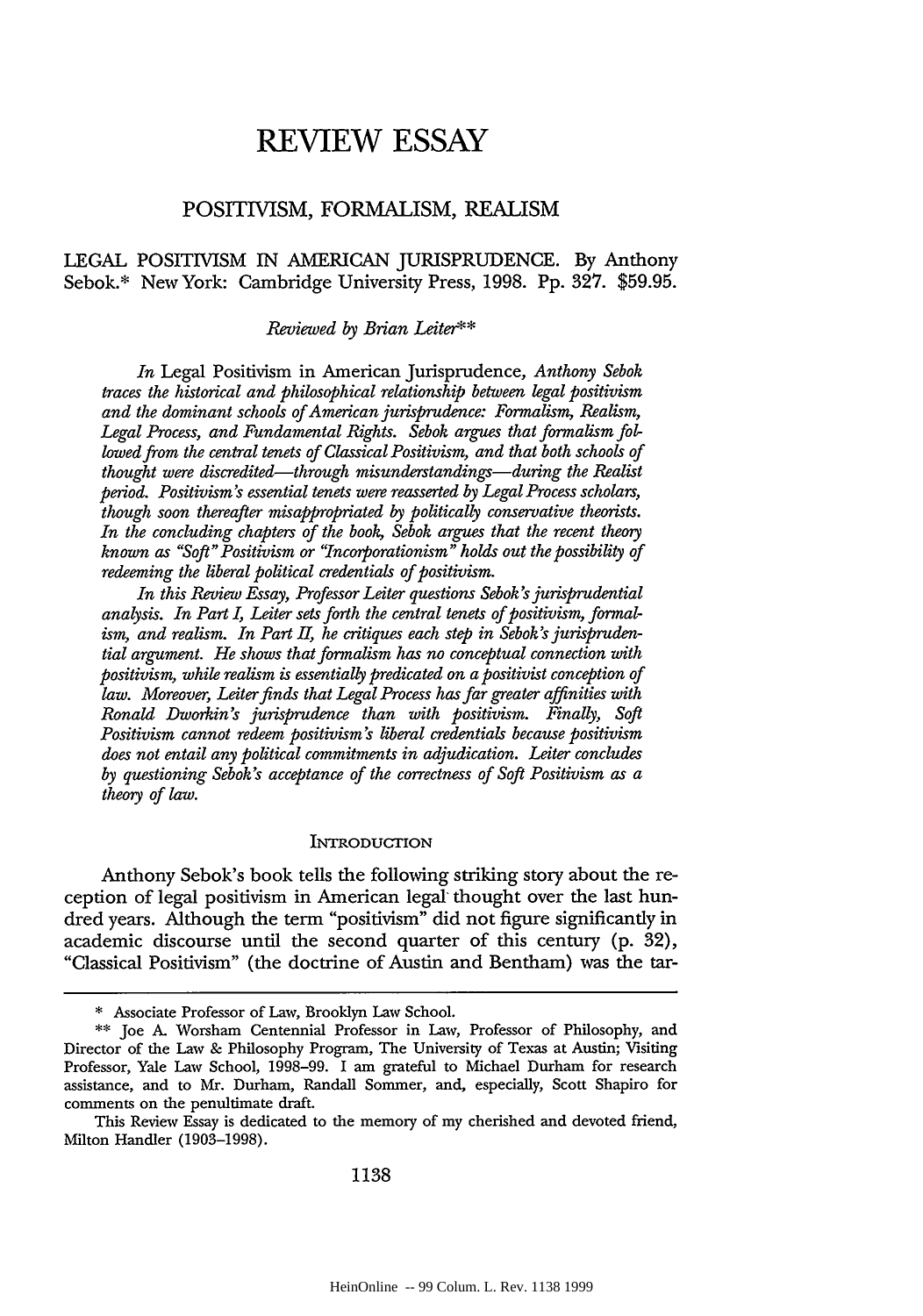get of various writers from the late nineteenth century onwards under labels such as "formalism" and "analytic jurisprudence" (pp.  $41-47$ ).<sup>1</sup> Indeed, Sebok claims, "[f]ormalism [rightly understood] ... was a form of positivism" (p. 108). The Legal Realists of the 1920s and later, for example, were opponents of positivism, even though they didn't attack it under that name (pp. 3, 114). The anti-Realist reaction after World War II, reflected in the rise of the Legal Process school, was in fact predicated on an acceptance of the basic tenets of Classical Positivism (pp. 128, 159). Unfortunately, this revival of the insights of legal positivism was "hijacked" through the conservative appropriation of Legal Process by constitutional scholars like Alexander Bickel and Robert Bork (pp. 187-95).2 The result was that positivism was henceforth unfairly viewed as an inherently conservative position (p. 179). Recent "Inclusive" or "Soft" versions of legal positivism, however, demonstrate why positivism is not an inherently conservative doctrine, and how positivists can accord due respect to the (constrained) role of moral considerations in adjudication (p. 316).

Sebok tells his story well and with copious documentation. In its historical dimensions, the book is often highly illuminating. Sebok does, indeed, show how the label "positivist" "has become a pejorative in modem American legal circles" (p. 2). He reveals the rather fiightful misunderstandings of positivism that a host of twentieth-century thinkersfrom Morris Cohen to Lon Fuller-latched onto and then ascribed (wrongly) to legal positivists like Austin, Bentham, and Hart (pp. 20, 39). At the same time, Sebok saves "formalists" like Langdell and Beale from some of the worst caricatures they suffered at the hands of their many critics (pp. 83-104). On all these counts, his historical research is thorough and his interpretive points are convincing.

But ultimately Sebok's book turns on a jurisprudential argument, and here he is less successful. Indeed, Sebok introduces new confusions about and misunderstandings of positivism to replace those he so ably disposes of in earlier chapters. In particular, I will argue, against Sebok, that **(1)** positivism, as a theory of law, has no conceptual connection with formalism; (2) Legal Realism was tacitly committed to positivism as a theory of law; (3) Legal Process was *not* predicated on an essentially positivis-

<sup>1.</sup> Although much of Sebok's discussion until late in the book concerns "Classical Positivism," it is worth noting that of the three theses Sebok attributes to Classical Positivism, only one (what Sebok calls the "command theory of law" (p. 31)) is rejected by contemporary positivists. Since the book's ambitions are ultimately jurisprudential, rather than historical, I confine most of my attention to positivism, *simpliciter,* and bracket questions about the accuracy of Sebok's historical account. Where something significant turns on a difference between Classical and contemporary positivism, I note that point either in the text or in the footnotes.

<sup>2.</sup> The vehicle for this transformation was Herbert Wechsler's seminal essay-see Herbert Wechsler, Toward Neutral Principles of Constitutional Law, 73 Harv. L. Rev. 1 (1959). Because the conservatives were "skeptical about the objective existence of moral concepts," they took the demand for neutral principles to require that all constitutional interpretation be grounded in original intent (p. 188).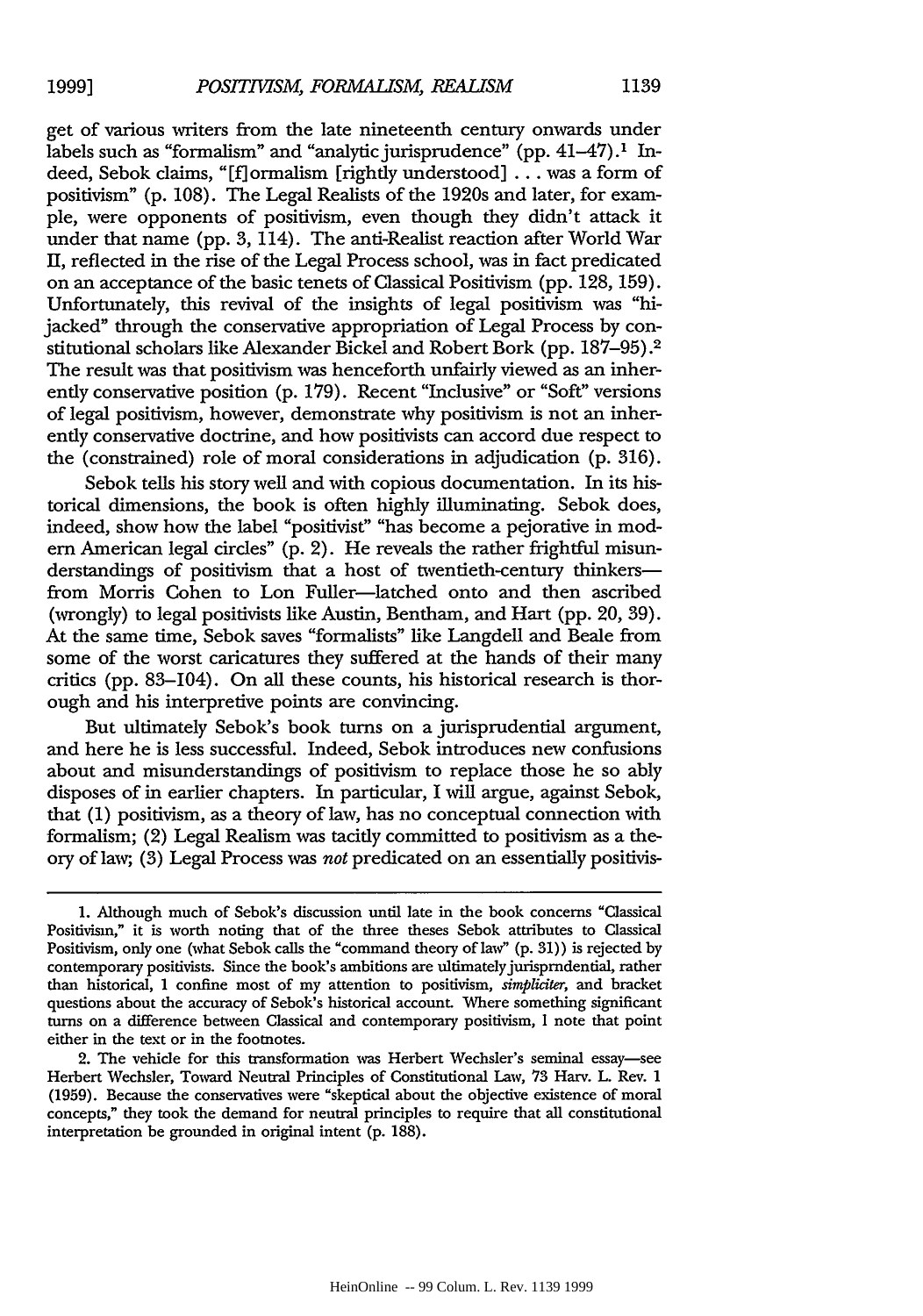tic theory of law; and (4) positivism is not inherently "conservative" or "liberal"—though its proponents have generally been motivated by reformist and radical political goals-and thus, as a consequence, Soft Positivism does *not* redeem the (liberal) political credentials of positivism.

I proceed as follows. In the spirit of Sebok's welcome project of trying to introduce greater clarity and consistency to our use of theoretical labels, I begin by setting out what I take to be the core theoretical commitments of "Positivism," "Formalism," and "Realism" (confining largely to the footnotes discussion of where I think Sebok goes wrong in his own presentation of these schools and movements). I then turn to the four points enumerated above, to illustrate in some detail where Sebok's superficially attractive narrative fails as jurisprudential argument.

### I. THREE *ISMS*

#### *A. Positivism*

Positivism is a *theory of law,* i.e., about the *nature of law.* Such a theory aims to explain certain familiar features of societies in which law exists, and it proposes to do so by analyzing the "concept" of law. Conceptual analysis, of course, is not a mere exercise in lexicography.3 As H.LA Hart observed: "[T]he suggestion that inquiries into the meanings of words merely throw light on words is false."<sup>4</sup> Rather, Hart endorsed I.L. Austin's view that "a sharpened awareness of words . . . sharpen[s] our perception of the phenomena."<sup>5</sup> Thus, although Hart employs the *method* of conceptual analysis, he calls his project one of "descriptive sociology."6 As Joseph Raz puts it: "[W]e do not want to be slaves of words. Our aim is to understand society and its institutions."7 Conceptual analysis is simply the primary tool that the Hartian Positivist employs to this end.8

6. **Id.** at v.

8. Thus, Sebok is plainly mistaken when he writes that positivism "grounds the definition of law on the analytical separability of law and morality" (p. 7). This is misleading on two scores. First, positivists are not interested in defining law. They want to understand the concept of law, and while the word "law" and how it is used has evidentiary value as to the content of the concept, the positivist enterprise does not involve definition.

Second, Sebok's formulation makes it sound as though the Separability Thesis, see infra text accompanying note 11, is sufficient for positivism, whereas it is equally central to

<sup>8.</sup> Though it seems more than a little misleading to say, as Leslie Green does in his otherwise illuminating review, that Hart's "book is not an exercise in linguistic philosophy." Leslie Green, The Concept of Law Revisited, 94 Mich. L. Rev. 1687, 1688 n.1 (1996).

<sup>4.</sup> H.LA Hart, The Concept of Law, at v (Penelope A. Bulloch &Joseph Raz eds., **2d** ed. 1994).

<sup>5.</sup> **Id.** at 14.

<sup>7.</sup> Joseph Raz, Legal Positivism and the Sources of Law, *in* The Authority of Law **37,** 41 (1979) [hereinafter Raz, Legal Positivism]. For more on this theme, see Raz's contribution to the recent symposium on Hart's Postscript: Two Views of the Nature of the Theory of Law: A Partial Comparison, 4 Legal Theory 249, 254-58 (1998).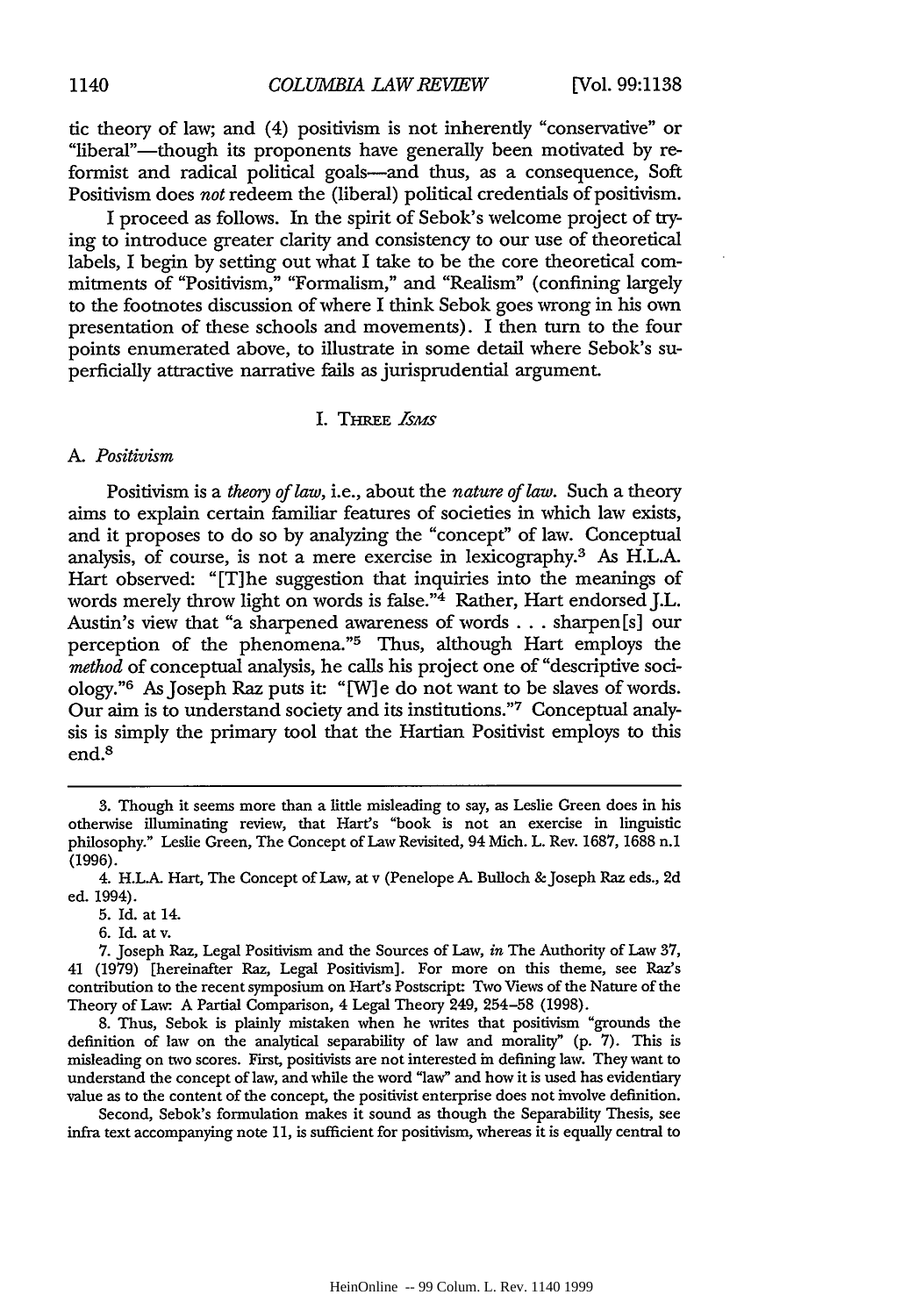Which features of the concept of law require explanation for the positivist? Two are particularly important. First, *legal* norms are typically demarcated from other norms in society: One violates a *legal* norm by going faster than 65 m.p.h. on most highways, while one violates a norm of *etiquette* by talking with one's mouth full at the table. A theory of law tries to articulate the *criteria of legality,* i.e., the criteria a norm must satisfy in order to count as a *legal* norm as distinct from some other type. Second, *legal* norms play a distinctive role in the practical reasoning of citizens, i.e., reasoning about what one *ought* to do. If I say, for example, "Don't go faster than 65 m.p.h. on the highway," that may give you reasons for listening to me, depending, for instance, on whether you think I am a good driver, knowledgeable about the roads, or sensitive to your schedule. But when the legislature issues the same prescription-"Don't go faster than 65 m.p.h. on the highway"-that adds certain reasons for action that were not present when I articulated the same norm. Thus, a satisfactory theory of law ought to explain this special *normativity* of law as well.<sup>9</sup>

Positivist theories of law are distinguished by their commitment to the following two broad theses:10

SOCIAL THESIS: What counts as law in any particular society is fundamentally a matter of social fact.<sup>11</sup>

positivism (as contemporaries like Jules Coleman and Gerald Postema have emphasized) that what counts as law be a matter of social fact or convention.

9. I will not discuss the positivist account of the "normativity" of law, which bears less directly on the argument here. For discussion, see Jules L. Coleman & Brian Leiter, Legal Positivism, *in* A Companion to the Philosophy of Law and Legal Theory 241, 244-49 (Dennis Patterson ed., 1996).

10. I borrow from my own contribution to the Postscript symposium. See Brian Leiter, Realism, Hard Positivism, and Conceptual Analysis, 4 Legal Theory 533, 534-35 (1998) [hereinafter Leiter, Realism]. This characterization differs slightly from the one presented in Coleman & Leiter, supra note 9, at 241, which now seems to me unduly narrow. The labels in the text were coined in Jules L. Coleman, Negative and Positive Positivism, reprinted in Ronald Dworkin and Contemporary Jurisprudence 28, 28-29 (Marshall Cohen ed., 1983) [hereinafter Coleman, Negative and Positive], and Raz, Legal Positivism, supra note 7, at **37,** though both authors use them in a more narrow sense than that presented in Leiter, Realism, supra, at 534-35, and Coleman & Leiter, supra note 9, at 241.

11. In a discussion of the "Classical Positivism" of Austin and Bentham, Sebok distinguishes between two theoretical commitments: "'the command theory of law'---that law was an expression of human will" (p. 31)—and "the 'sources thesis'—that every valid legal norm was promulgated by the legal system's sovereign, and that the norm's authority could be traced to that sovereign" (pp. 31-32). I do not want to enter here into a debate of merely historical interest about whether or not Sebok has rightly represented the views of Austin and Bentham. What is worth noting is that, as a conceptual matter, the Social Thesis, as defined in the text, is broad enough to cover Austinian Positivism, as captured by both Sebok's "command theory" and "sources thesis," as well as capturing all contemporary forms of positivism that repudiate the command theory.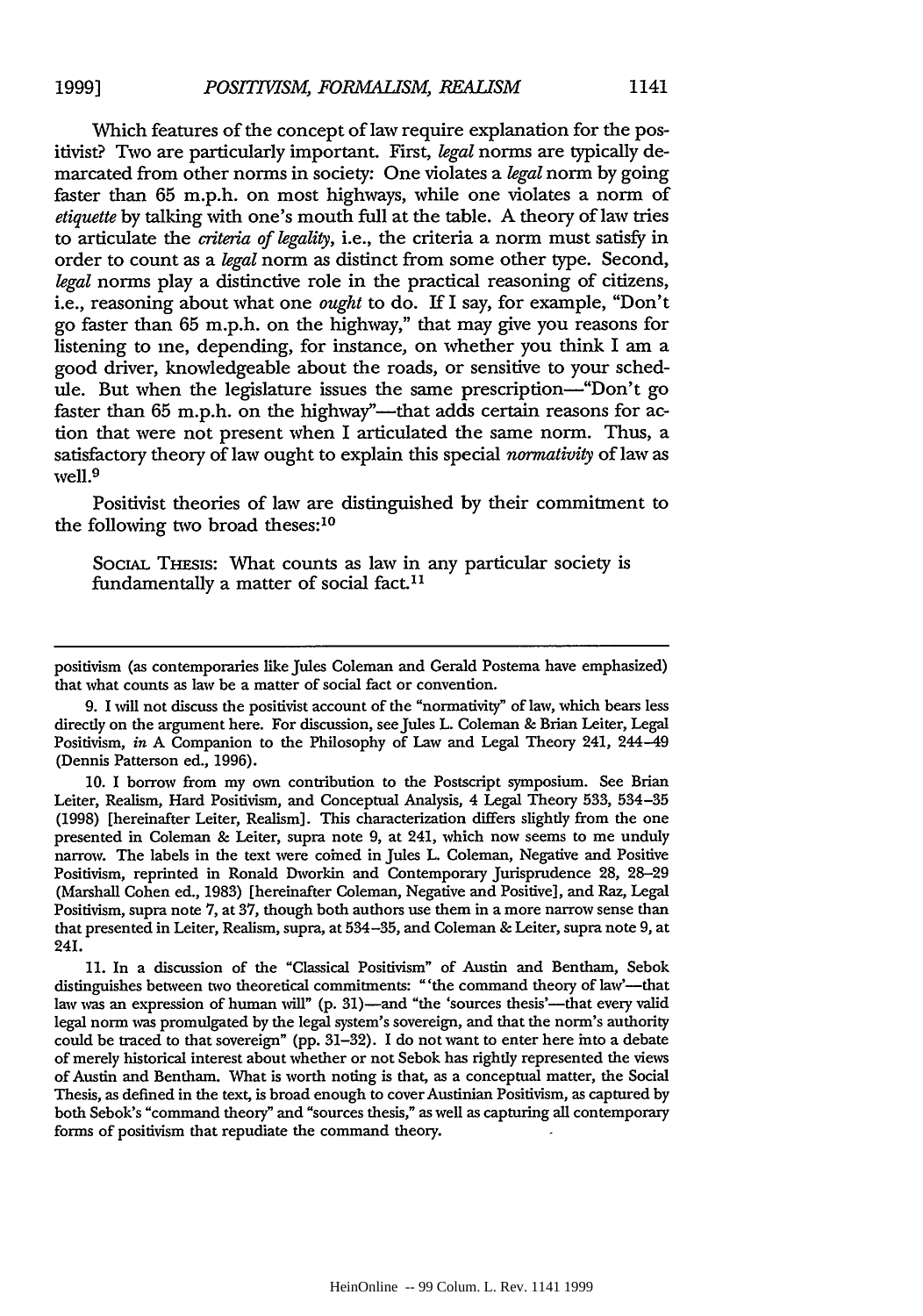SEPARABILITY THESIS: What the law *is* and what the law *ought to be* are separate questions. <sup>12</sup>

Positivists, of course, differ among themselves about the correct interpretation of these two theses. The most important recent debate concerns whether the Social Thesis should be interpreted as stating merely the *existence-conditions* for a Rule of Recognition (the rule that sets out a society's criteria of legality) or whether the Social Thesis also states a constraint on the *content* of the test for legal validity that any Rule of Recognition can set out. If the Social Thesis merely states the existenceconditions, then a Rule of Recognition is simply whatever Rule is constituted by the social facts about how officials actually decide disputes; as a result, such a Rule can incorporate tests of legal validity that make reference to moral and other substantive criteria of legality if these are the criteria officials actually employ to decide disputes. If, however, the Social Thesis also states a constraint on the content of the Rule of Recognition, then the criteria of legality a Rule of Recognition sets out must themselves *consist* in social facts, e.g., facts about pedigree or source. The former "Inclusive" or "Soft" Positivism has been defended by a

(Scott Shapiro suggests to me that "there is no necessary connection between law and morality" can be interpreted to mean either that "it is not the case that there is a necessary connection between law and morality" (Soft Positivism) or "it is necessary that there is no connection between law and morality" (Hard Positivism). To the untutored ear, I am inclined to think that only the former is suggested by the modal formulation, but if I am wrong, then there is no reason to prefer the modal characterization of the Separability Thesis over Hart's more generic "separate questions" formulation.)

<sup>12.</sup> Once again, in his treatment of Classical Positivism, Sebok formulates the Separability Thesis as follows: "[T]here is no necessary connection between law and morals" (p. 30). Sebok here adopts the formulation of his teacher, Jules Coleman, who also characterized the Separability Thesis with a modal operator ("necessary"). See Coleman, Negative and Positive, supra note **10,** at 29. By contrast, in his classic paper, Positivism and the Separation of Law and Morals, **71** Harv L. Rev. **593** (1958), Hart does not use the modal formulation, employing instead something much closer to my formulation, above, of the Separability Thesis: "Bentham and Austin **...** constantly insisted on the need to distinguish, firmly and with the maximum of clarity, law as it is from law as it ought to be." Id. at 594. (In Chapter VIII of The Concept of Law, Hart does analyze the claim of "a necessary connection" between law and morality, and in the Postscript, he explicitly adopts Coleman's modal formulation. See Hart, supra note 4, at 156, 268.) The reason to prefer my own and Hart's early formulation over the modal formulation is that the modal formulation appears to make the Thesis trivial and uninteresting, as Coleman himself concedes, see Coleman, Negative and Positive, supra note **10,** at 28. For the claim that there is no necessary connection between law and morals is true if there exists-or it is conceivable that there exists-one legal system that does not employ morality as a criterion of legal validity. Even Dworkin can acknowledge this. See Ronald Dworkin, Law's Empire 124-27, 431 n.4 (1986). The modal formulation also rules out a stronger separability doctrine (the one, in fact, favored by Hard Positivists), according to which truth as a moral principle can never be a criterion of legality. I think it is a desideratum in a characterization of the Separability Thesis that it allow for this possible reading as well as the modal formulation. The formulation of the Thesis presented in the text meets this criterion.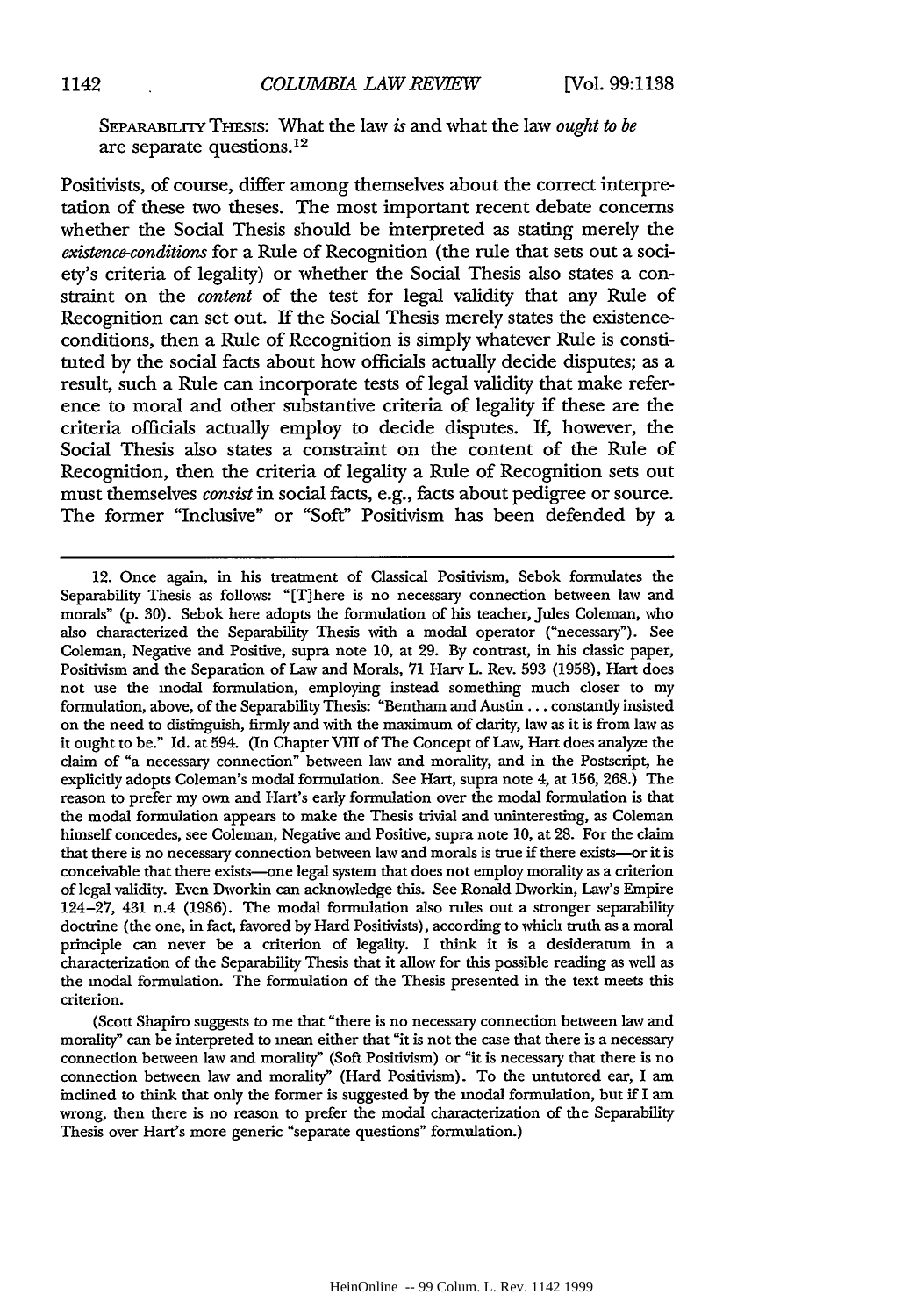number of writers<sup>13</sup>—including, importantly, Hart himself in the recently published Postscript to the second edition of *The Concept of Law.14* It is rejected by Joseph Raz15 in favor of "Hard" Positivism and, in effect, by Ronald Dworkin, who thinks that Soft Positivism is not a positivistic view at **all.<sup>16</sup>**

The centerpiece of Hartian Positivism is the idea that in any society in which *law* exists there must exist a certain complex social fact (per the Social Thesis) constituting a Rule of Recognition that determines the criteria any norm must satisfy to count as a *legal* norm. Such a Rule of Recognition is just a particular instance of a more general phenomenon that Hart calls a "social rule."<sup>17</sup> A social rule exists in a society when we find patterns of convergent behavior in accord with the rule and we find that participants in the convergent practice view the rule as a standard of conduct, to which they appeal both to justify their own conformity to the rule and to criticize those who deviate from the rule. With respect to a Rule of Recognition, we are interested in the patterns of convergent behavior evinced by relevant officials: e.g., how do judges decide questions about what the binding legal standards are? In the United States, for example, we find that arguments such as "This statute is invalid because it conflicts with the First Amendment," or "This will is enforceable having been duly enacted in accord with the applicable state statute," accurately state criteria of legality, while the argument, "This statute is void because

legal positivism may be seen as a "semantic" theory of law, as a theory about the truthfulness of the argument that the rule of recognition identifies authoritative legal statements. He argued that positivism should not be seen as an "epistemic" theory of law-that is, as restricting or determining the content of the rule of recognition **(p.** 19).

This misstatement of the argument of Coleman's well-known paper Negative and Positive Positivism, see supra note 10, makes it sound like a meta-jurisprudential paper about the status of legal theories, rather than an argument about the status of the Rule of Recognition. Coleman's claim is that the primary function of the Rule of Recognition is semantic, i.e., setting out the truth-conditions for propositions of the form "The law on this point is X in this society," rather than epistemic, i.e., enabling citizens to know what the law is.

14. See Hart, supra note 4, at 250-54. For further discussion of Inclusive or Soft Positivism, see generally Coleman & Leiter, supra note 9; W.J. Waluchow, Inclusive Legal Positivism (1994).

**15.** See especially Joseph Raz, Authority, Law and Morality, 68 Monist 295 (1985).

17. See Hart, supra note 4, at 55-56.

<sup>13.</sup> Jules Coleman (on whose work Sebok relies heavily in the final chapter of his book) was not the first defender of Soft Positivism, but he has been its most systematic and innovative proponent in recent years. See Coleman, Negative and Positive, supra note **10;** see also Jules L. Coleman, Authority and Reason, *in* The Autonomy of Law 287 (R. George ed., 1996) [hereinafter Coleman, Authority and Reason]; Jules L. Coleman, Second Thoughts and Other First Impressions, *in* Analyzing Law. New Essays in Legal Theory 257 (Brian Bin ed., 1998) [hereinafter Coleman, Second Thoughts]; Jules L. Coleman, Incorporationism, Conventionality, and the Practical Difference Thesis, 4 Legal Theory 381 (1998) [hereinafter Coleman, Incorporationism]. Oddly, early on in the book, Sebok attributes to Coleman the argument that

<sup>16.</sup> See Dworkin, supra note 12, at 127.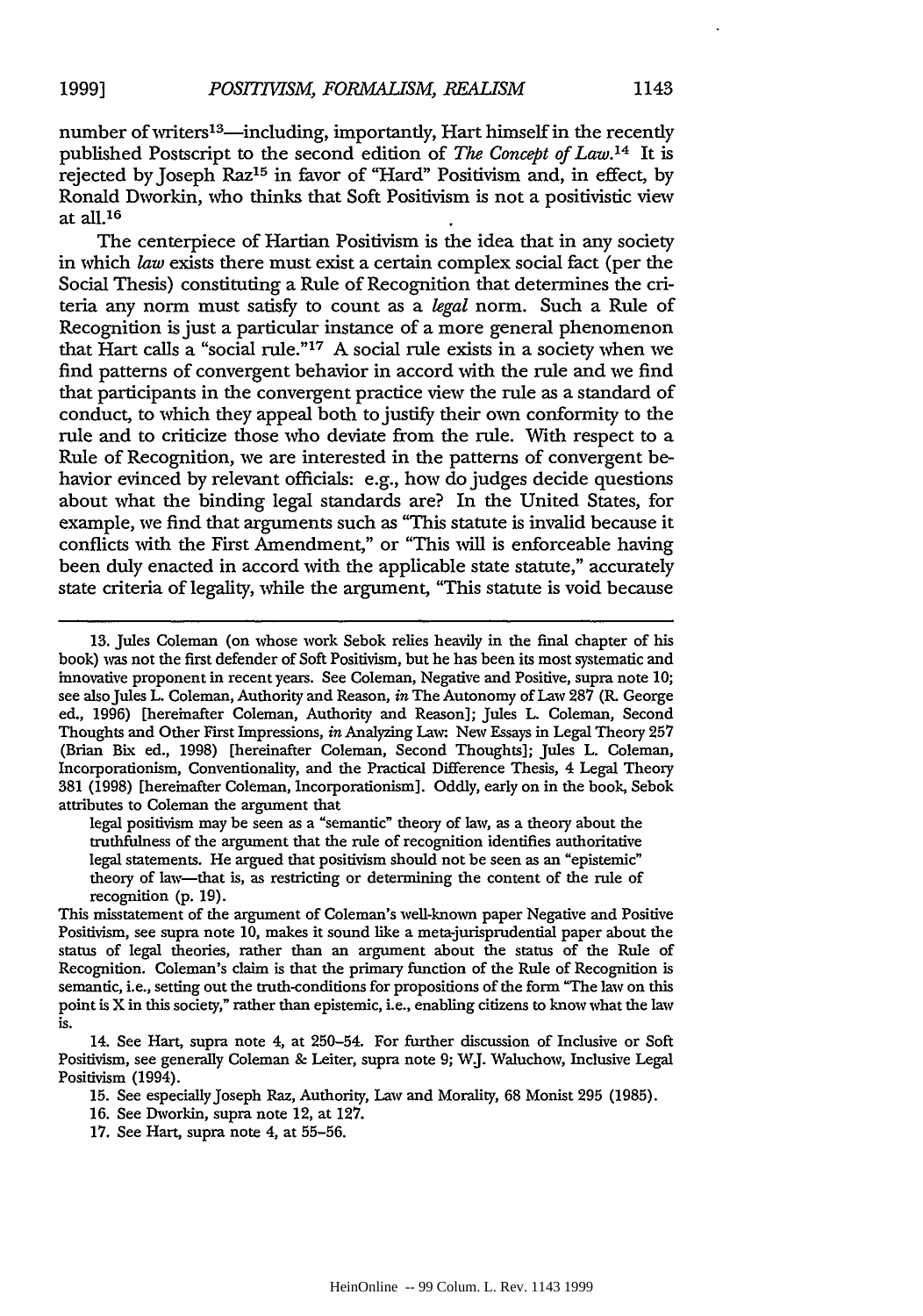it is inconsistent with the principles set out in Book IV of Plato's *Republic,"* does not. What we learn, in other words, by examining official practice is that the Rule of Recognition for our legal system identifies the federal Constitution and state statutes as valid sources of law (among many others), while it accords no such significance to Plato's *Republic.18* The positivist answer, then, to the conceptual question, "What is law?" is in essence: "Whatever satisfies the criteria of a society's Rule of Recognition," where the Rule of Recognition is a social rule as described above.

#### B. *Formalism*

Whereas positivism is a *theory of law,* formalism is a *theory of adjudication,* a theory about how judges *actually do* decide cases and/or a theory about how they *ought to* decide them.<sup>19</sup> "Formalism" is, like "positivism," frequently used as an epithet, and thus inspires unflattering, and sometimes colorful, characterizations. The literature, moreover, is replete with differing statements of the doctrine, for example:

Formalism holds that "legal reasoning should [and thus can] determine all specific actions required by the law based only on objective facts, unambiguous rules, and logic."<sup>20</sup>

"Formalism posits that judicial interpreters can and should be tightly constrained by the objectively determinable meaning of a statute; if unelected judges exercise much discretion in these cases, democratic governance is threatened."<sup>21</sup>

Formalism is "a commitment to, and therefore also a belief in the possibility of, a method of legal justification that can be clearly contrasted to open-ended disputes about the basic terms of social life, disputes that people call ideological, philosophical, or visionary."22

A nonjurisprudential writer paints an even more colorful portrait:

of binding legal norms. 19. Sebok's usage is slippery on this point. He refers to "formalism as a theory of law" (p. 48), which is harmless enough if all that is meant is that formalism is a theory of adjudication, adjudication being one part of "the law" in popular parlance. But this familiar way of talking leads Sebok into jurisprudential confusions, as will be discussed, infra, at Part II.

20. Steven J. Burton, An Introduction to Law and Legal Reasoning 3 (2d ed. 1995).

21. William Eskridge, Jr., The New Textualism, **37** UCLA L. Rev. 621, 646 (1990).

22. Roberto Unger, The Critical Legal Studies Movement, 96 Harv. L. Rev. 563, 564 (1983).

<sup>18.</sup> Of course, a Rule of Recognition for a complex legal system like the American one must be correspondingly complex. For example: "A rule is a valid rule of law in the United States if it has been duly enacted by a federal or state legislature and it is not inconsistent with the federal Constitution and if (for a state law) it is also not inconsistent with federal law or the state constitution; or if it figures in the holding of a court, and it has not been overruled by a higher court, or (in the case of non-constitutional issues) if it has not been overruled by a subsequent legislative enactment." Even this is far from complete. For example, in the modem administrative state, administrative agencies are also sources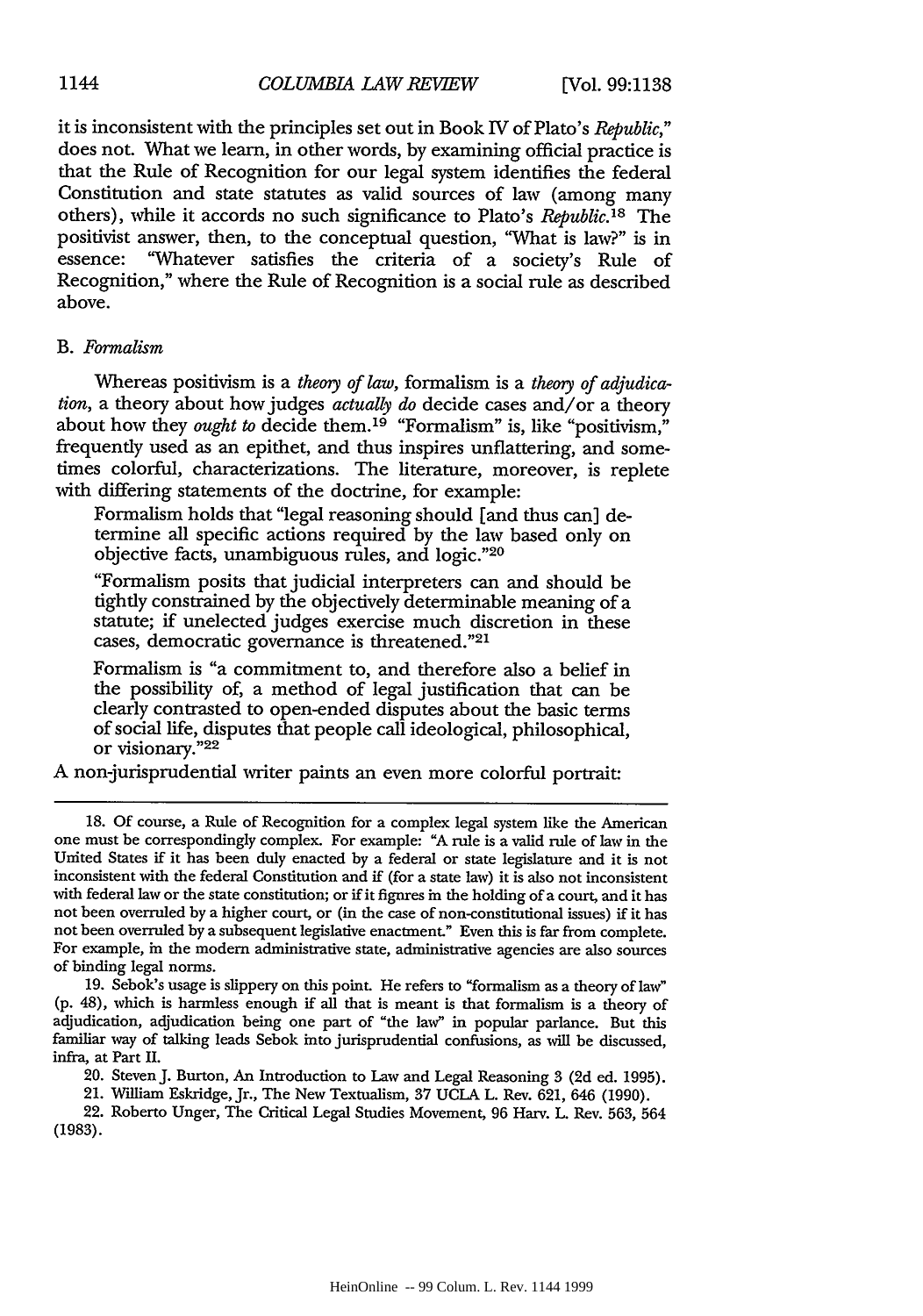Pure formalists view the judicial system as if it were a giant syllogism machine, with a determinate, externally-mandated legal rule supplying the major premise, and objectively "true" pre-existing facts providing the minor premise. The judge's **job** is to act as a highly skilled mechanic with significant responsibility for identifying the "right" externally-mandated rule, but with little legitimate discretion over the choice of the rule. The juror's job is to do the best she can to discover the "true" facts and to feed them into the machine. The conclusion takes care of itself as a matter **of** logic. <sup>23</sup>

Beneath all the rhetoric, is there a coherent and (remotely) plausible position here?

Drawing on some of the literature already cited, as well as other familiar pieces in the "pantheon" of (or about) formalist jurisprudence, 24 we can usefully (and, I believe, accurately) describe "formalism" (used hereafter as a term of art) as committed to three theses. We can characterize the three theses most effectively by first introducing some special terminology.<sup>25</sup>

Let us call "the class of legal reasons" the class of reasons that may be legitimately offered in support of a legal conclusion, and that is such that, when it supports the conclusion, the conclusion is *required* "as a matter of law." The class of legal reasons then will include not only (a) the valid sources of law (e.g., statutes, precedents, etc.), but also (b) the interpretive principles through which such sources yield legal rules, as well as (c) the principles of reasoning (e.g., deductive, analogical) by which legal rules and facts are made to yield legal conclusions. Let us say that the law is "rationally determinate" if the class of legal reasons *justifies* one and only one outcome to a legal dispute. Finally, let us say that judging is "mechanical" insofar as judges, in reaching conclusions about legal disputes, have no discretion. Judges exercise "discretion" if they either (a) reach conclusions about legal disputes by reasoning in ways not sanctioned by the class of legal reasons; or (b) render judgments not justified by the class of legal reasons.

Given these definitions, we may characterize formalism as the descriptive theory of adjudication according to which (1) the law is rationally determinate, and (2) judging is mechanical. It follows, moreover, from (1), that (3) legal reasoning is *autonomous,* since the class of *legal*

25. For more on this terminology, see Brian Leiter, Legal Indeterminacy, 1 Legal Theory 481 (1995).

<sup>23.</sup> Burt Neuborne, Of Sausage Factories and Syllogism Machines: Formalism, Realism, and Exclusionary Selection Techniques, 67 N.Y.U. L. Rev. 419, 421 (1992).

<sup>24.</sup> See, e.g., Thomas Grey, Langdell's Orthodoxy, 45 U. Pitt. L. Rev. 1 (1983); Antonin Scalia, The Rule of Law as a Law of Rules, **56** U. Chi. L. Rev. 1175 (1989); Frederick Schauer, Formalism, 97 Yale L.J. **509** (1988). I'm less confident the discussion in the text does any justice to the more philosophically ambitious type of formalism defended by Ernest Weinrib. See, e.g., Ernest Weinrib, Legal Formalism: On the Immanent Rationality of Law, 97 Yale LJ. 949 (1988).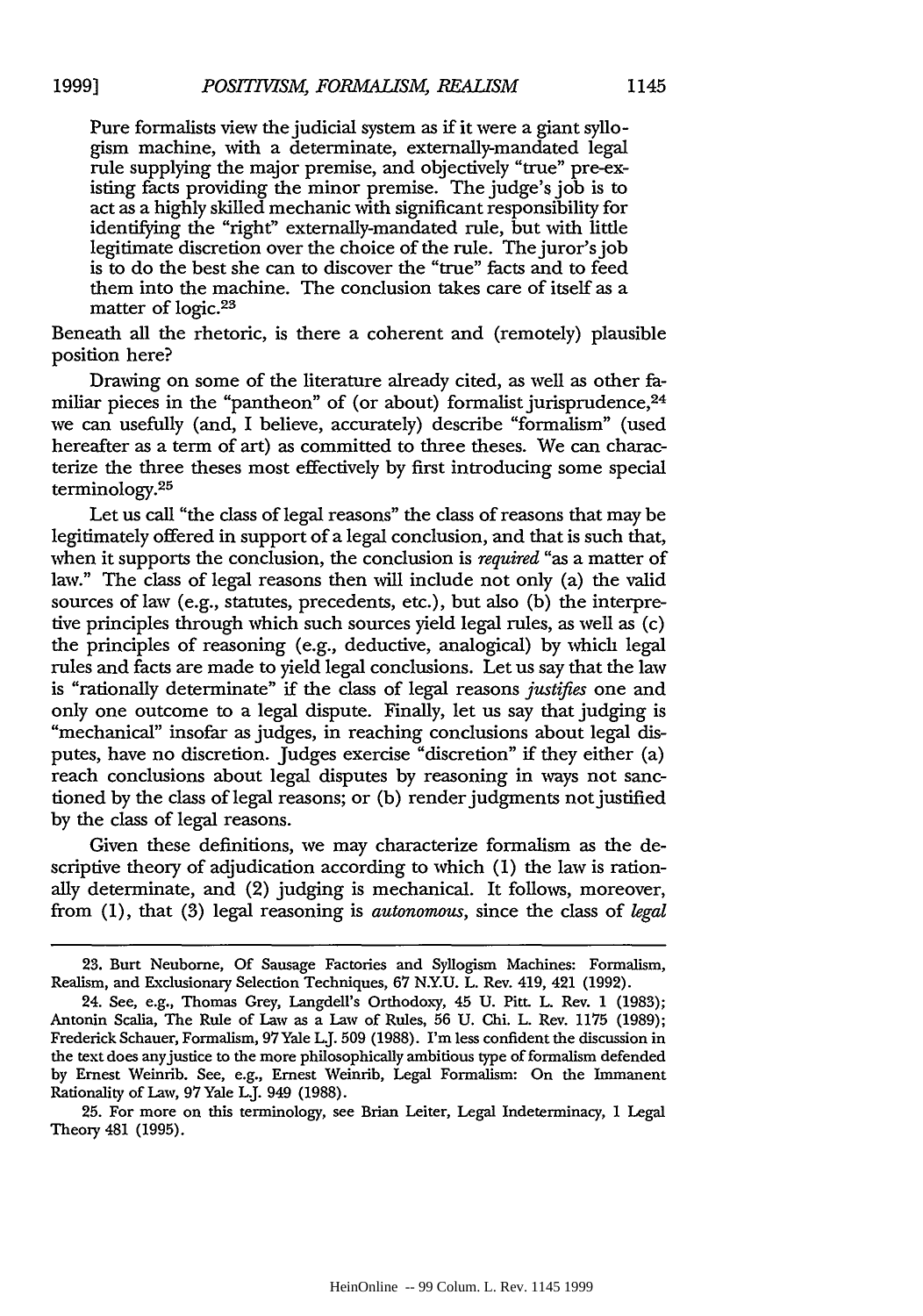reasons suffices to justify a unique outcome; no recourse to non-legal reasons is demanded or required.<sup>26</sup>

This characterization is sufficiently broad to allow for competing interpretations of the central theses, interpretations that would reflect genuine differences among formalists. The "vulgar formalist" of popular imagination-who may have no real-world instantiation-believes that judicial decisionmaking is strictly syllogistic in the manner described so colorfully in the long passage quoted above.<sup>27</sup> He thus accepts the rational determinacy of law, the mechanical nature of judging, and the autonomy of legal reasoning. Vulgar formalism, though, is implausible because of its austere picture of the conceptual apparatus of "legal reasoning." A sophisticated formalist like Ronald Dworkin, who has a rich theory of legal reasoning, still remains within the formalist camp because he sees the law as rationally determinate and he denies that judges have strong discretion (i.e., he denies that their decisions are not bound by authoritative legal standards). Some have thought that Dworkin denies the "autonomy" of legal reasoning,28 but this accusation is patently question-begging: Dworkin's claim is precisely that the moral considerations that ultimately fix a party's legal rights are themselves part of the law. Dworkin simply has a richer picture of the class of legal reasons than other formalists-indeed, too rich for some formalists. Justice Scalia, for example, thinks that for judging to be genuinely mechanical (per the formalist's ideal), the interpretive principles that are part of the class of

26. In his discussion of the Realist critique of formalism, Sebok correctly emphasizes the formalist idea of the "autonomy" of law (or, more precisely, legal reasoning), though without being ideally clear about what kind of autonomy is at issue (e.g., causal, conceptual, rhetorical, etc.). Thus, he describes the thesis about the "autonomy of law" variously as follows: "law as an autonomous social practice (completely divorced from either morality or social science)" (p. 79); "any credible theory of law had to reject the idea that law was autonomous from either moral theory or the social sciences" (p. 80) (emphasis omitted); "formalists thought that legal reasoning was autonomous from moral or social concerns" (p. 82). These are actually three different kinds of claims: one about law as "social practice"; one about theories of law; and one about legal reasoning. I take it that what is really distinctive to formalism is closest to the latter a commitment to the idea of the (conceptual) autonomy of legal reasoning, in the sense specified in the text abovenamely, that the class of legal reasons justifies a unique outcome, and that judges, in reasoning their way to that outcome, have no discretion. Thus, even Sebok's third formulation-which he dubs the "autonomy thesis" (p. 82)-is too broad, for moral and social concerns can figure in legal reasoning consistent with the autonomy of legal reasoning if those concerns are part of the class of legal reasons.

Sebok goes on to ascribe the "autonomy thesis" to "classical positivism" (p. 83). Putting aside the historical question of what Austin and Bentham would have thought, it is surely worth noting that the leading positivist of the twentieth century, H.LA. Hart, does not appear to be committed to the autonomy of legal reasoning, given that he recognizes and welcomes the role of strong discretion in adjudication.

27. See supra text accompanying note **23;** see also Neuborne, supra note 23, at 420-21.

28. See, e.g., Dennis Patterson, Law and Truth 77-78 (1996).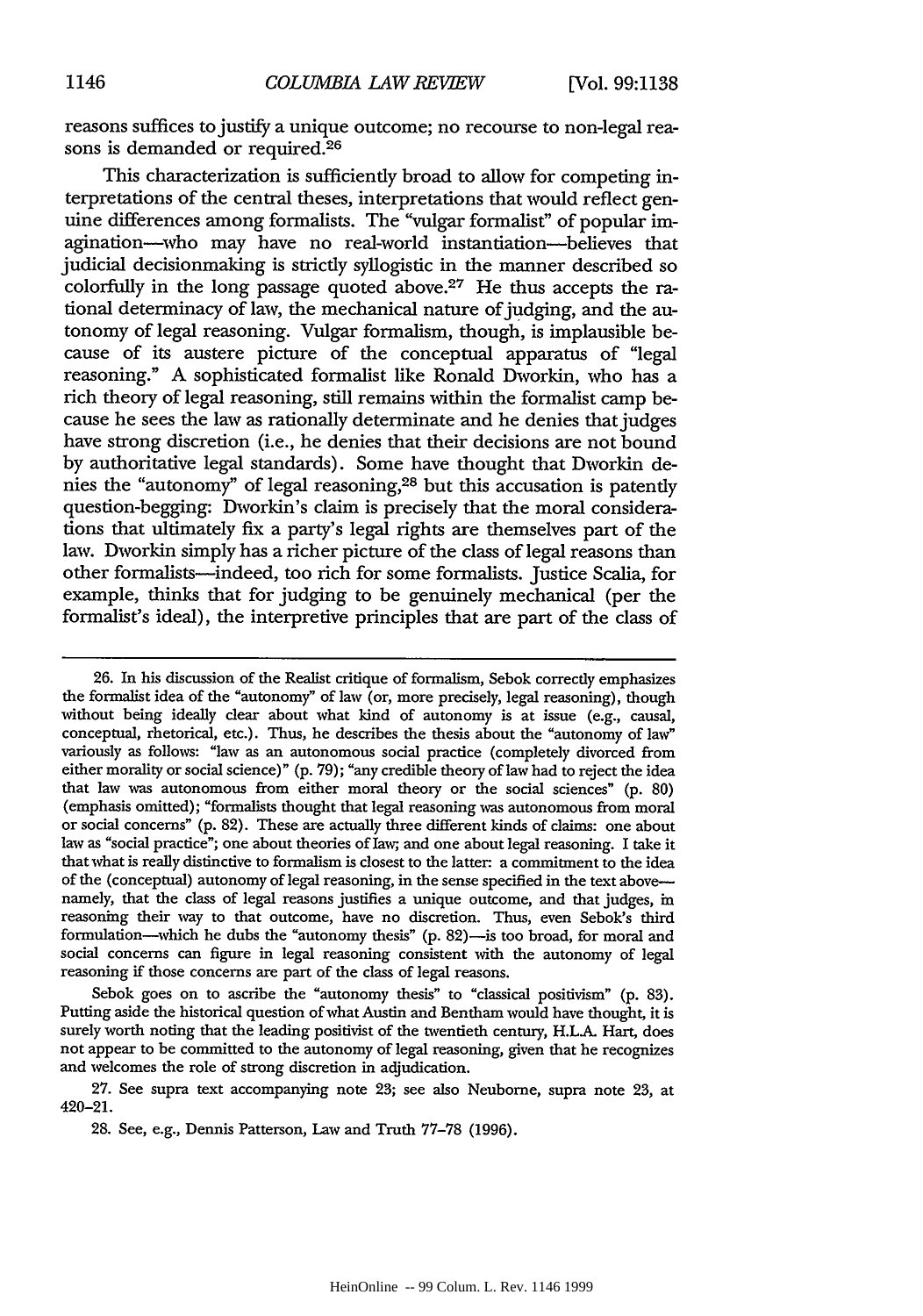legal reasons must be austerely simple, lest discretion sneak into adjudication under the guise of "interpretation."<sup>29</sup>

#### *C. Realism*

It is a commonplace-so oft-repeated that it now has the status of dogma-that Legal Realism cannot be "defined," that the movement is too disparate in its concerns to be characterized coherently.30 If one actually reads the Realists, however-as opposed to reading *about them-the* opposite turns out to be the case. For those writers who are, by any account, major figures in Legal Realism<sup>31</sup>-e.g., Karl Llewellyn, Jerome Frank, Max Radin, Underhill Moore, Hessel Yntema, Felix Cohen, Herman Oliphant, Leon Green, Joseph Hutcheson-all shared an interest in understanding judicial decisionmaking<sup>32</sup> and, in particular, shared certain substantive views about how adjudication *really* works. This has long been clear to lawyers whose work is actually informed by Realism. As one leading First Amendment scholar writes: "The sine qua non of legal realism was the belief that doctrine obscured more than it explained about why a court decided as it did. *Thereafter,* legal realists split into a variety of approaches to the law."<sup>33</sup>

31. Getting a clear picture of Realism has been complicated in recent years by the "reinvention" of Realism by the Critical Legal Studies writers. The Grits typically treat as central to Realism the critique of the public-private distinction found in Realist contemporaries like the economist Robert Hale and the philosopher Morris Cohen. But Hale was, in fact, viewed as a marginal figure by his Realist contemporaries (and, indeed, had nothing to say about their central concern, adjudication), while Cohen was actually best known as a critic of Realism. For discussion of the **CLS** misreading of Realism, see Brian Leiter, Is There an 'American' Jurisprudence?, 17 Oxford J. Legal Stud. 367, 374 (1997); Brian Leiter, Rethinking Legal Realism: Toward a Naturalized Jurisprudence, 76 Texas L. Rev. 267, 271-74 (1997) [hereinafter Leiter, Rethinking Legal Realism]. For examples of the **CLS** reinvention of Realism, see generally Gary Pelier, The Metaphysics of American Law, 73 Cal. L. Rev. 1151, 1219-59 (1985); J. Williani Singer, Legal Realism Now, 76 Cal. L. Rev. 465 (1988); Morton J. Horwitz, The Transformation of American Law: 1870-1960 (1992). The introductory essays and editorial selections in American Legal Realism (W.W. Fisher et al. eds., 1993) also reflect an essentially **CIS** vision of Realism.

32. A point that was equally a commonplace among an earlier generation of commentators. See, e.g., Edwin W. Patterson, Jurisprudence: Men and Ideas of the Law 541 (1953) ("The leading realists centered upon the judicial process.").

33. **LA** Powe, Jr., Justice Douglas After Fifty Years: The First Amendment, McCarthyism and Rights, 6 Const. Comm. 267, 271 (1989) (emphasis added).

<sup>29.</sup> See generally Antonin Scalia, A Matter of Interpretation (1997). For a devastating critique of Scalia's explicit and implicit assumptions about meaning, see David Sosa, The Unintentional Fallacy, 86 Cal. L. Rev. 919 (1998).

<sup>30.</sup> For one recent version of this skepticism, see Neil Duxbury, Patterns of American Jurisprudence 65 (1995). Even Sebok sounds a similar theme (pp. 77-78). At the same time, Sebok also endorses the familiar claim that "[a]ntiformalism in law is at the foundation of legal realism" (p. 75). Realists were certainly antiformalists, but this way of describing Realism obscures the fact that Realists shared a positive view about what goes on in adjudication.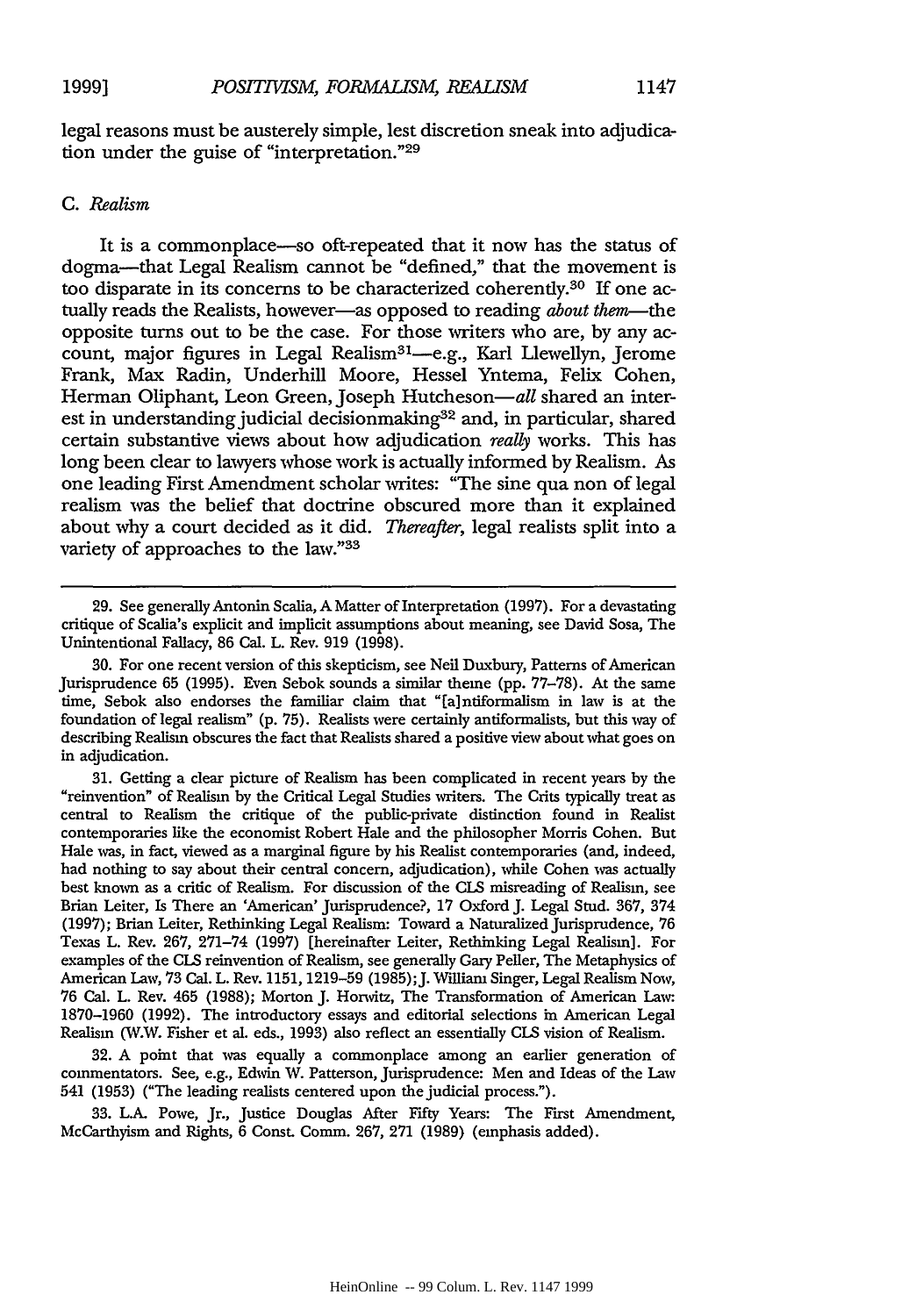More precisely, the Realists all embraced the following *descriptive the*sis about adjudication:<sup>34</sup> In deciding cases, judges react primarily to the underlying facts of the case, rather than to applicable legal rules and reasons (the latter figuring primarily as ways of providing post-hoc rationales for decisions reached on other grounds).<sup>35</sup> Where the Realists differed was over *how* judges respond to the facts of a case. A minority of Realists-like Frank and Hutcheson-thought that idiosyncrasies of the judge's personality determined the decision (though neither held, as popular lore would have it, that "what the judge ate for breakfast" determined the outcome). As a result, predicting how courts will decide cases is impossible for this "Idiosyncrasy Wing" of Legal Realism.

The majority of Realists—sensibly recognizing that lawyers can and do predict judicial outcomes all the time-took a different view. Judicial decisions, this "Sociological Wing" of Legal Realism argued, fall into discernible patterns (making prediction possible), though the patterns are not those one would expect from examining the existing legal rules. Rather, the decisions fall into patterns correlated with the underlying factual scenarios of the disputes at issue: It is the judicial response to the "situation type"-i.e., the distinctive factual pattern-that determines the outcome of the case.<sup>36</sup>

Herman Oliphant offers a useful illustration of the point.<sup>37</sup> Oliphant examined a series of conflicting court decisions on the validity of contractual promises not to compete, cases that were utterly inexplicable by reference to the then-existing rules of contract law. Why, then, did the courts uphold some promises but not others? Oliphant finds the solution in the underlying "situation types" of the cases: In cases involving a promise by a seller of a business not to compete with the buyer, the promises were upheld; in cases involving a promise by an employee not to compete with his employer, the promises were generally not enforced. In each case, prevailing, but informal, "commercial norms" favored these differing outcomes. But instead of saying explicitly that what they were

37. See Oliphant, supra note 35, at 159-60.

<sup>34.</sup> For a detailed defense of this interpretation, see Leiter, Rethinking Legal Realism, supra note **31;** see also Brian Leiter, Legal Realism, *in* A Companion to the Philosophy of Law and Legal Theory 261, 261-80 (Dennis Patterson ed., 1996) [hereinafter Leiter, Legal Realism].

<sup>35.</sup> See, e.g., Herman Oliphant, A Return to Stare Decisis, 14 A.B.A. J. *71,* 75 (1928) (judges respond primarily "to the stimulus of the facts in the concrete cases before them rather than to the stimulus of over-general and outworn abstractions in opinions and treatises"). For further documentation and discussion, see Leiter, Legal Realism, supra note 34, at **270** *passim.*

<sup>36.</sup> This wing of Realism is "sociological" insofar as it takes the best explanation for why judicial decisions fall into these patterns to be that various "social" forces are at work determining the direction of judicial decision in a regular way. As Felix Cohen put it, "[a] truly realistic theory of judicial decisions must conceive every decision as something more than an expression of individual personality, as... even more importantly... a product of social determinants." Felix Cohen, Transcendental Nonsense and the Functional Approach, 35 Colum. L. Rev. 809, 843 (1935).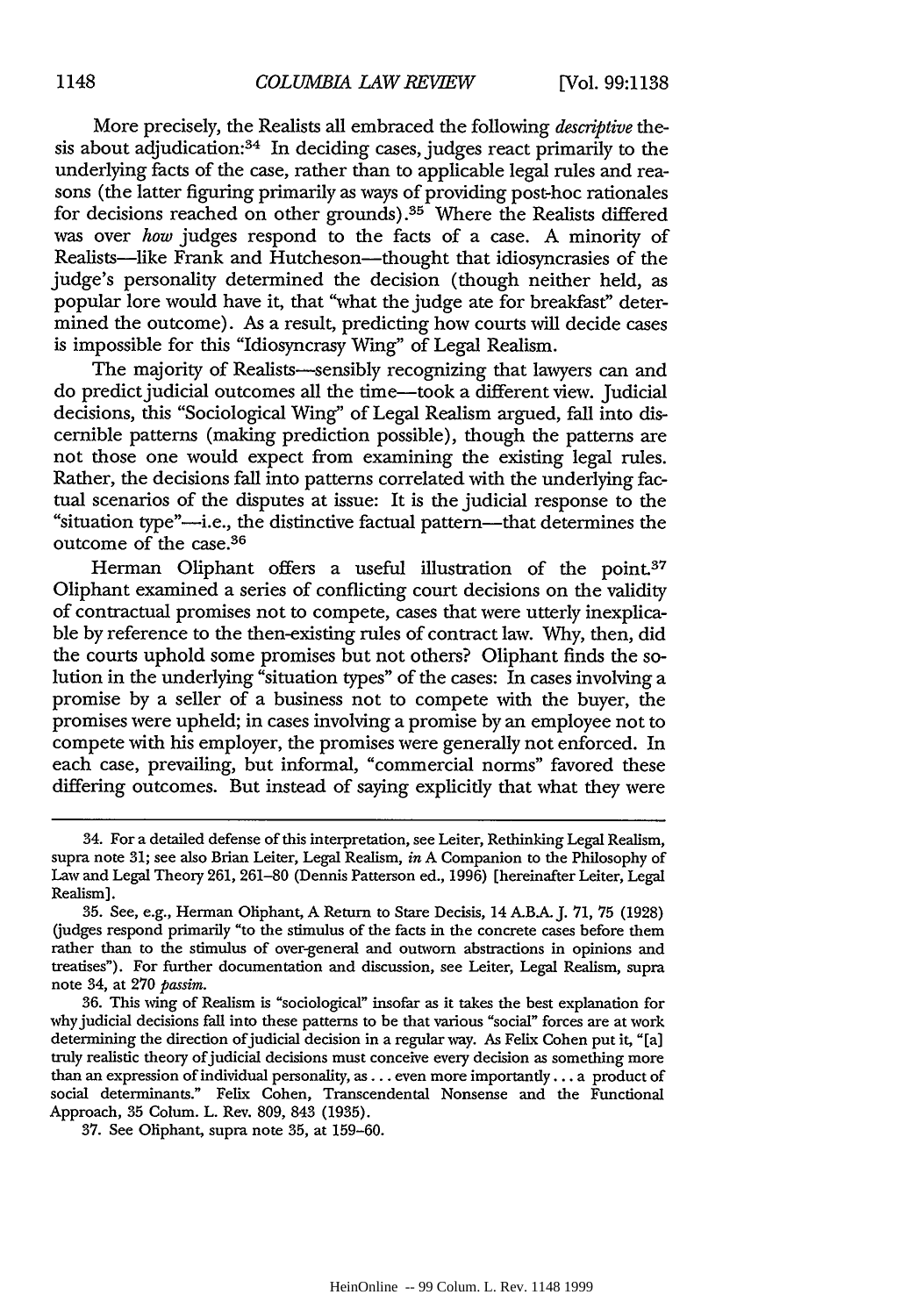doing was enforcing the norms of the prevailing "commercial" culture, the courts instead invoked general rules of contract law-rules that did nothing to explain the actual decisions.<sup>38</sup>

This Realist insight-that in the private law especially, what courts really do is enforce the prevailing, uncodified norms as they would apply to the underlying factual situation-is reflected in the teaching materials that Realists prepared. For the Realists, there was, for example, no law of torts, per *se,* but rather numerous laws of torts specific to differing situation-types. Thus, the Realist casebook was not organized by doctrinal categories-e.g., negligence, intentional torts, etc.-but rather by "situation types": e.g., "surgical operations," "keeping of animals," "traffic and transportation," etc.<sup>39</sup> So, too, the law of remedies was to be understood not in terms of the general legal remedies available, but, rather, in terms of the types of injury-situations for which remedies might be sought.<sup>40</sup>

Realists like Oliphant-who were, to repeat, the vast majoritythought that the task of legal theory was to identify and describe-not justify—the patterns of decision; the social sciences were the tool for carrying out this non-normative task. While the Realists looked to behaviorist psychology and sociology, it is easy to understand contemporary lawand-economics (at least in its descriptive or "positive" aspects) as pursuing the same task by relying on economic explanations for the patterns of decision.<sup>41</sup>

Courts do prevent harm when they can. Judicial opinions recite the rule constantly, but they do not apply it .... When courts reject plaintiff's choice of remedy, there is always some other reason, and that reason has nothing to do with the irreparable injury rule. We can identify the real reasons for decision, and use those reasons to explain old cases and decide new cases.

Douglas Laycock, The Death of the Irreparable Injury Rule vii (1991). Like the Realists, Laycock also attributes the existing pattern of decisions to "[a]n intuitive sense of justice [that] has led judges to produce sensible results." Id. at ix. For a similar argument regarding the law of federal courts, see Michael Wells, Naked Politics, Federal Courts Law, and the Canon of Acceptable Arguments, 47 Emory LJ. 89, 89-90 (1998).

- 39. See, e.g., Leon Green, The Judicial Process in Tort Cases (1931).
- 40. See, e.g., Charles Alan Wright, Cases on Remedies (1955).

41. This ambition was clearest in the early work of Richard Posner. See, e.g., Richard A. Posner, Economic Analysis of Law 6 (1st ed. 1973); see also William M. Landes & Richard A. Posner, The Positive Economic Theory of Tort Law, 15 Ga. L. Rev. 851, 851 (1981).

<sup>38.</sup> Interestingly, the Restatement of Contracts Second has actually incorporated Oliphant's distinction, now restating the rules in a more fact-specific way. See Restatement (Second) of Contracts § 188 cmts. f, g (1981). (I am grateful to Mark Gergen for pointing this fact out to me.)

But Oliphant's point hardly belongs only to the past. A seminal study by the leading scholar of the law of remedies recently demonstrated that in 1,400 cases involving the "irreparable injury rule"-the rule that says courts won't prevent harm, when money damages will compensate: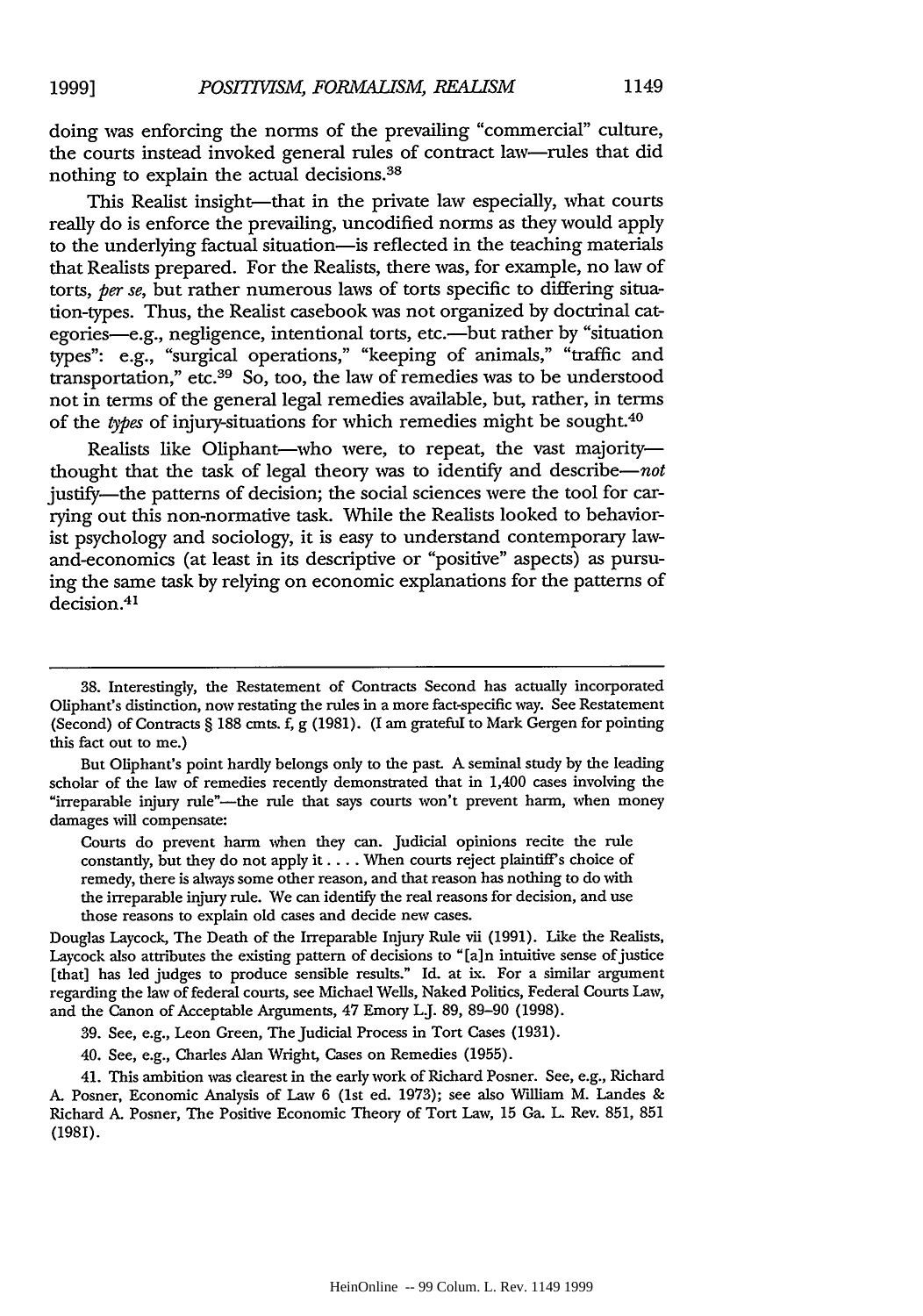#### **II.** A JURISPRUDENTIAL **CRITIQUE** OF SEBOK

#### **A.** *Why Positivism Is Not Formalism*

Sebok notes that Legal Realists, and even their critics, accepted Morris Cohen's wholly fanciful definition of positivism as "the fiction that the law is a complete and closed system, and that judges and juries [sic] are mere automata to record its will."<sup>42</sup> Now while this would do rather well as a rough account of formalism (as we have seen), it has nothing to do with the tradition that runs from Austin and Bentham in the nineteenth century to Hart and Raz in the twentieth. The point can be put simply: Positivism is a *theory of law,* while formalism is a *theory of adjudication.* If positivism is one's theory of law, nothing substantial follows about one's theory of adjudication. Indeed, it is perhaps the most notable failing of positivism as one of the great traditions in jurisprudence that it has so little to say about adjudication. In the seminal work of the tradition, Hart's *The Concept of Law*, some "observations" about adjudication-they hardly amount to a "theory"---figure only as an afterthought to the critique of Realism in Chapter VII.<sup>43</sup> There, we learn that Hart is, in effect, a "formalist" about easy cases (those cases in which the facts of the case fall squarely within the core meaning of the key word(s) in the applicable legal rule), but a "realist" (of sorts) about hard cases (those cases in which the facts fall within the penumbra of the meaning of the key word(s) in the applicable legal rule). In these latter cases, Hart thinks it the duty of judges to exercise discretion, that the existence of cases calling for discretion is an inevitable result of any complex legal system, and that the opportunity for individualized decisionmaking in the form of judicial discretion is a welcome, not objectionable, feature of a legal system.44 Formalists like Dworkin and Scalia are, of course, committed to denying all of these latter claims made by the century's leading positivist. This, by itself, should give us pause before following Sebok in his identification of positivism and formalism.

What bears emphasizing, though, is that the two central commitments of positivism-to the Social Thesis and the Separability Thesisentail no theoretically substantial claims about the nature of adjudication. A formalist about adjudication *might* be a positivist, but he could just as well be a natural lawyer. A positivist about the nature of lav might think Realism gives the correct description of appellate adjudication. The two doctrines-positivism and formalism--exist in separate conceptual universes.

<sup>42.</sup> Morris R. Cohen, Positivism and the Limits of Idealism in the Law, 27 Colum. L. Rev. 237, **238** (1927) (quoted in Sebok at p. 41). Sebok slightly misquotes the original, which has "jurists," not "juries."

<sup>43.</sup> Hart, in fact, "confess[es]" in the Postscript "that I said far too little in my book about the topic of adjudication and legal reasoning **... ."** Hart, supra note 4, at **259.**

<sup>44.</sup> See id. at 135-36, 138.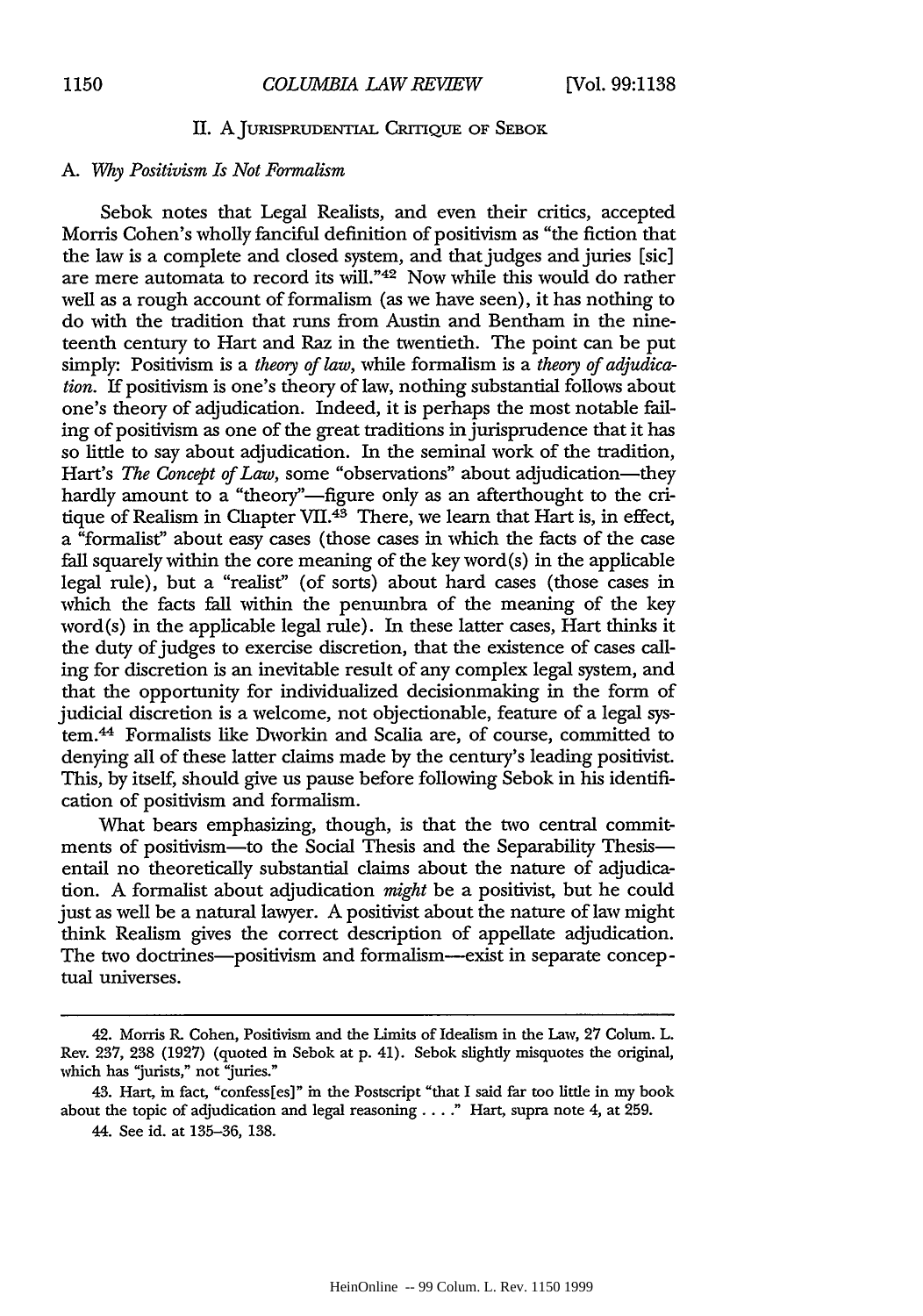Sebok misses all this. Throughout the book, he makes claims such as the following:

[A] useful way to redefine formalism would be to see it as a subspecies of positivism and hence consistent with the commitments of Austin and Bentham. (P. 3.)

[T] he basic elements of legal positivism... could be found hidden within those late-nineteenth-century theories of law associated with the idea that law is a complete and closed system. (P. 41.)

[W]hat historians today call "legal formalism" is basically a version of legal positivism  $\ldots$  (P. 42.)

Pound was right to equate formalism with classical positivism **....** (Pp. 46-47.)

Beale, as a formalist, was also a positivist. (P. 103.)

American formalism was an heir to English classical positivism. This lineage has been obscured by the antiformalist critique, which manufactured a set of charges that misrepresented *formalism's* positivist core. (P. 104 (emphasis added).)

Formalism was not a theory of transcendental law. It was a form of positivism. (P. 108.)

Sebok does acknowledge that there were differences between positivism and *what was sometimes called* "formalism," but he chalks these up to the unwarranted attribution of preposterous views to formalists like Beale and Langdell, who were said to believe things like "legal rules exist *a priori*; that is, their existence is a matter of objective fact unaffected by contingent historical events" (p. 75). Once we see that "formalists did not really embrace some of the more bizarre views" attributed to them, we see that it is correct "to equate formalism with classical positivism" (pp. 46-47). Sebok does a great service, to be sure, in demonstrating that Beale and Langdell did not hold these eccentric views (pp. 83-104), but he is wrong to think that this saves Pound's equation of formalism and positivism. What is deeply misleading is the suggestion that one should think there is *any* conceptual connection between positivism as a theory of law and formalism as a theory of adjudication.

The following passages suggest how Sebok got misled:

[F]ormalism and classical positivism were committed to retaining a central role for logic in legal reasoning for the same reasons. The command theory and the sources thesis required that valid legal principles (however identified) generate legal conclusions; otherwise, legal results could not be traced back to the sovereigns that commanded them. (P. 107.)

The formalists... believed in classical positivism's sources thesis to a fault: They believed that if every legal rule had a source, then there was a legal rule for every case. This is clearly wrong, but it is not wrong for the reasons proferred by the antiformal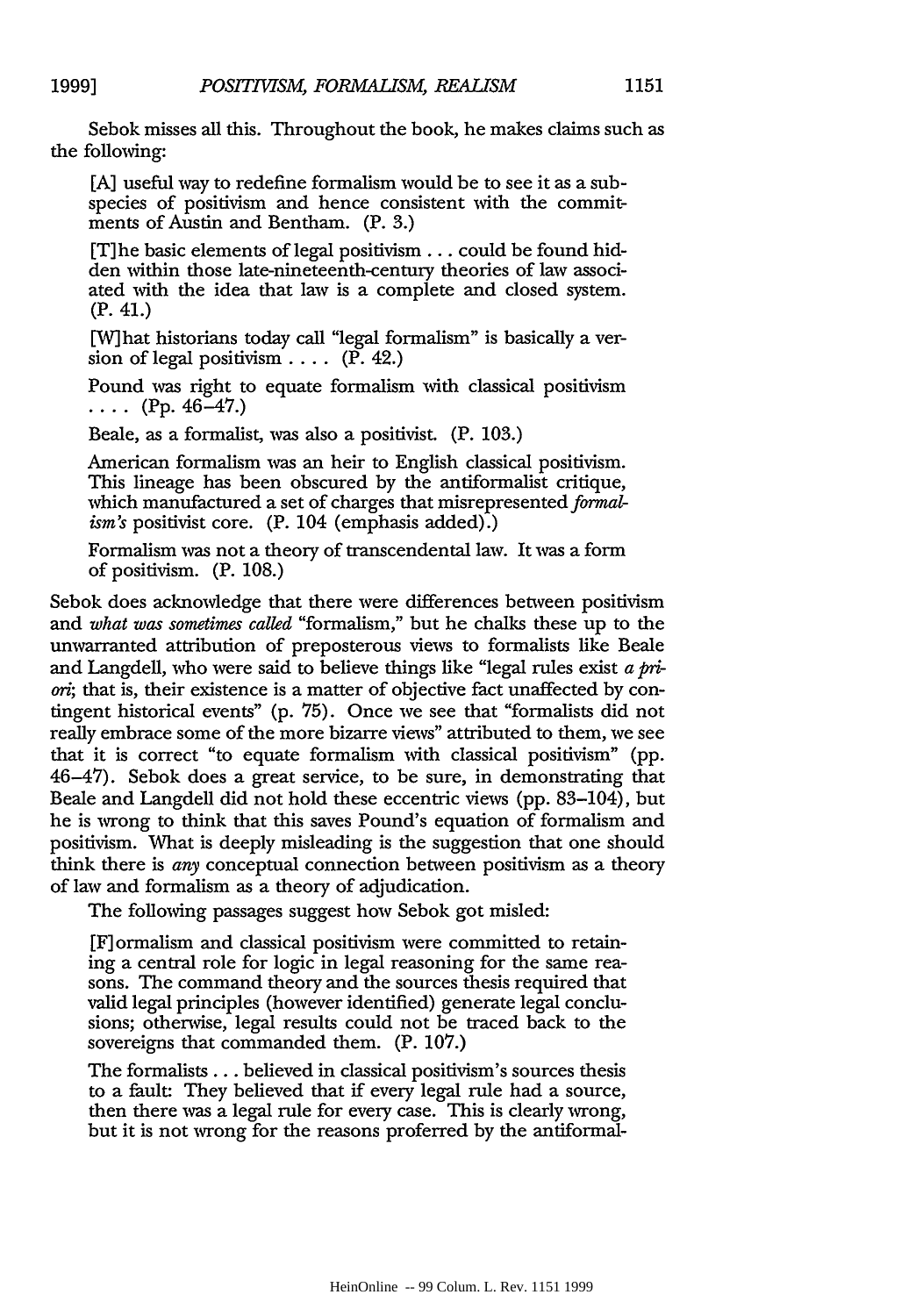ists. The main motivation for their error was to preserve the core positivist idea that the law constrains judges  $\dots$ . (P. 110.)

The central confusion is found in the nonsequitur from the first passage: The interpretation of the Social Thesis according to which every legal norm must have a social source is a theoretical position that is *silent* on legal reasoning. All it says is that norms that lack a social source (e.g., being commanded by the sovereign) are not legal norms. There is no "core positivist idea that the law constrains judges," for positivism is not a theory about what judges do, but about the concept of law, and, in particular, the relationship between legal norms and moral norms.

But perhaps this refutation is too quick. One might try to salvage Sebok's point as follows.<sup>45</sup> A Rule of Recognition is a social rule meaning that, at a minimum, it is constituted by social facts about how officials (i.e., judges) decide questions about what the law is. What this means is that there can *not* be too great a gap between what the law is in a particular society and how judges decide cases, for the very idea of "what the law is" is (for positivism) conceptually dependent on the actual practice of officials (including judges) in deciding "what the law is." Thus, there *is* a conceptual link between positivism and a theory of judicial decisionmaking, and, in particular, positivism entails the formalist idea that judges decide cases in a way that is rationally determinate as a matter of law *and* that does not involve the exercise of discretion.

This possible rejoinder on behalf of Sebok is, itself, too quick. Notice, to start, that it is compatible with the Rule of Recognition being a social rule that, say, appellate judges always exercise discretion in deciding cases (and thus fall to realize the formalist ideal). For appellate judges are only a subset of the universe of judicial officials who might manifest their acceptance of the Rule of Recognition from an internal point of view (i.e., appealing to the same criteria of legal validity when answering questions about "what the law is") and in doing so might accept from an internal point of view the Rule of Recognition that describes their behavior. In that event, there would be a social rule constituting a Rule of Recognition even though some officials, namely appellate judges, always exercise discretion.

There are different ways, too, in which the law may fail to realize the formalist's ideal of rational determinacy. The class of legal reasons is indeterminate if it justifies *any* outcome on a given question. The class of legal reasons is *under*determinate if it justifies more than one but not simply any outcome on a given question. Any plausible thesis about the inde-

<sup>45.</sup> Something along these lines is hinted at in Sebok's discussion of Legal Process, where he makes the following remark: "Unless a legal rule can, at some level, constrain the preferences of the law applier, there is no point in talking about the rule of recognition, because legal rules appear and disappear with each new judgment by a legal actor" (p. 4). My formulation of the argument in the text is much indebted to Scott Shapiro, who first called these issues to my attention in connection with other work of mine on the relationship between Legal Realism and Positivism.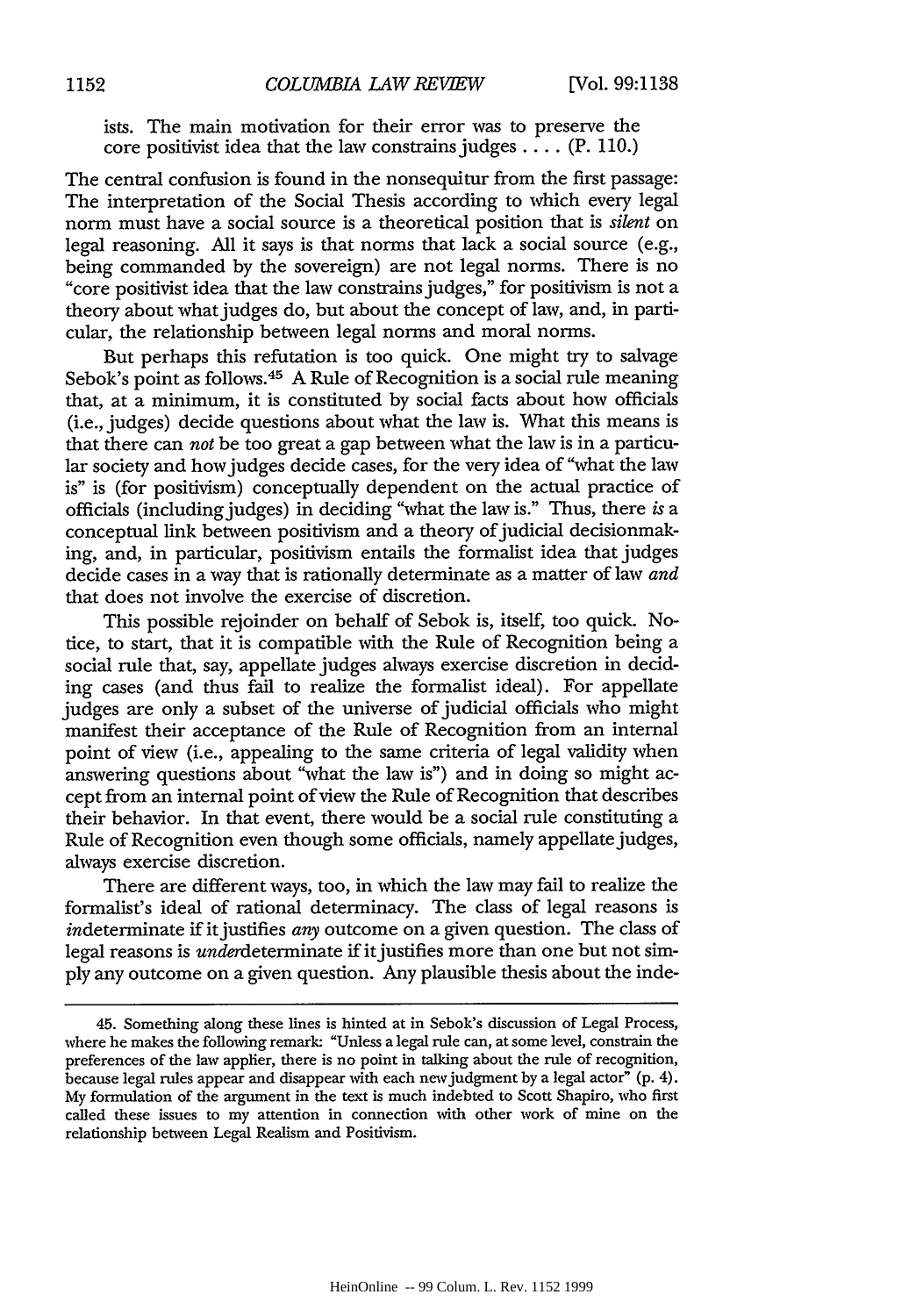terminacy of law is, strictly speaking, a thesis about the underdeterminacy of law.46 Now the class of legal reasons in a particular legal system is constituted, at least in part, by that system's Rule of Recognition. If the class of legal reasons is underdeterminate, that means that it still constrains the decisions of officials who are exercising discretion-for officials have discretion, recall, simply when the class of legal reasons fails to justify a *unique* outcome. Thus, even our appellate judges who, by hypothesis, always exercise discretion still may be guided by the Rule of Recognition, just like the other officials of the legal system. But saying this is still compatible with denying the formalist idea that they lack discretion, for the Rule of Recognition (and the class of legal reasons it helps define) still *under*determines any particular decision. Formalism can be false, and the Rule of Recognition can still be a social rule. The real conceptual link, in short, is not between positivism and formalism, but between positivism as a theory of law and the idea that judicial behavior (including, *perhaps,* the behavior of appellate judges) is constrained in some measure (even if not fully determined) by the criteria of legal validity set out in the society's Rule of Recognition. But formalism demands more than mere constraint, as we have seen already.

#### B. *Why Legal Realists Are (Tacit) Legal Positivists*

In a well-known earlier paper, incorporated into the present book, Sebok wrote that "[1] egal realism and legal positivism were, in fact, deeply antagonistic theories." $47$  The same theme is, as already suggested, central to the present volume. Thus, for example, Sebok writes early on that

[A] useful way to redefine formalism would be to see it as a sub species of positivism and hence consistent with the commitments of Austin and Bentham. By extension, therefore, the rise of legal realism in the early twentieth century was in no small part an attack on some of the basic elements of legal positivism. (P. **3.)**

Moreover, he claims later in the book that "legal positivism was the object of realism's attack in the 1920s and 1930s" (p. 114).

Now Sebok is no doubt correct that the Realists *thought* they were opposed to positivism. But this is because the Realists, like most writers at the time, either had no idea what positivism meant or associated the term with figures who, themselves, conflated positivism and formalism. This is clear enough from material Sebok quotes. Thus, Hessel Yntema wrote that "the typical interest of a genuine legal positivist is in logic and form," in contrast to the interest of the Realists. 48 Realists were, indeed, opposed to formalism, but once we sever the conceptual link between posi-

<sup>46.</sup> See Leiter, Legal Indeterminacy, supra note **25,** at 481-82 & n.l.

<sup>47.</sup> Anthony J. Sebok, Misunderstanding Positivism, 93 Mich. L. Rev. 2054, 2094 (1995).

<sup>48.</sup> Hessel E. Yntema, Jurisprudence on Parade, 39 Mich. L. Rev. 1154, 1164 (1941) (quoted in Sebok at p. 21). Yntema is responding to an equally ridiculous characterization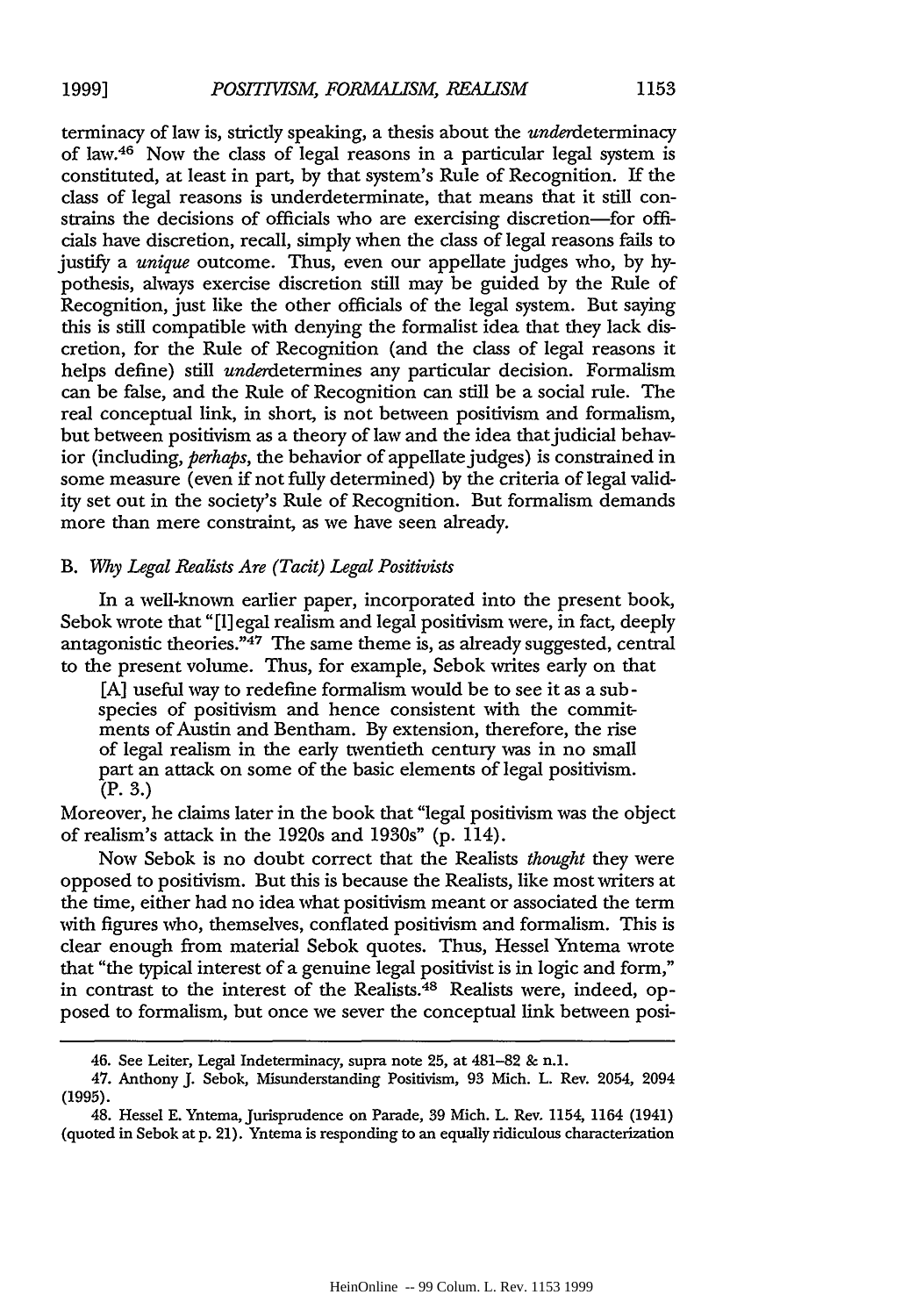tivism and formalism, there is no reason to assume that the Realists were opposed to positivism as well.

In fact, the Realists *had* to be legal positivists, albeit tacit ones. For the Realist arguments for the indeterminacy of law-like *all* arguments for legal indeterminacy<sup>49</sup>—in fact depend upon a theory of law, an account of the concept of law. Remember that to say that the law is indeterminate is to say that the class of legal reasons fails to justify a unique outcome. To know whether that claim is true, however, we must have some account of the class of legal reasons, i.e., the reasons that may properly justify a conclusion "as a matter of law." So, for example, in our legal system, we know that appeals to a statutory provision or a valid precedent are parts of the class of legal reasons, while appeal to the authority of Plato's *Republic* is not. Any argument for indeterminacy, then, presupposes some view about the *boundaries* of the class of legal reasons. When Oliphant argues, for example, that the promise-not-to-compete cases are decided not by reference to law, but by reference to uncodified norms prevalent in the commercial culture in which the disputes arose, this only shows that the law is indeterminate on the assumption that the normative reasons the courts are actually relying upon are not themselves *legal* reasons. So, too, when Holmes chalks up judicial decisions not to legal reasoning but to "a concealed, halfconscious battle on the [background] question of legislative policy,"<sup>50</sup> he is plainly presupposing that these policy concerns are not themselves *legal* reasons. The famous Realist arguments for indeterminacy—which focus on the conflicting, but equally legitimate, ways lawyers have of interpreting statutes and precedents<sup>51</sup> only show that the law is indeterminate on the assumption either **(1)** that statutes and precedents largely exhaust the authoritative sources of law or (2) that any additional authoritative norms not derived from these sources conflict. It is the former assumption that seems to motivate the Realist arguments. Thus, Llewellyn says that judges take rules "in the main from authoritative sources (which in the case of law are largely statutes and the decisions of the courts). **"52**

What concept of law is being presupposed here in these arguments for legal indeterminacy, a concept in which statutes and precedent are part of the law, but uncodified norms and policy arguments are not? It is certainly not Ronald Dworkin's theory, let alone any more robust natural law alternative. Rather, the Realists are presupposing something like the ("Hard") positivist idea of a Rule of Recognition whose criteria of legality

**52.** Llewellyn, Bramble Bush, supra note 51, at 21.

of positivism by Lon Fuller, who made a veritable career out of misunderstanding the positions he thought he was attacking. See the relevant remarks quoted in Sebok at p. 20. 49. On this point, see Leiter, Legal Indeterminacy, supra note 25, at 492.

<sup>50.</sup> O.W. Holmes, Jr., The Path of the Law, 10 Harv. L. Rev. 457, 467 (1897).

<sup>51.</sup> The classic discussions are K.N. Llewellyn, The Bramble Bush 72-75 (1930) [hereinafter, Llewellyn, Bramble Bush]; Max Radin, Statutory Interpretation, 43 Harv. L. Rev. 863 (1930); Karl Llewellyn, Remarks on the Theory of Appellate Decision and the Rules or Canons About How Statutes Are to Be Construed, **3** Vand. L. Rev. 395 (1950).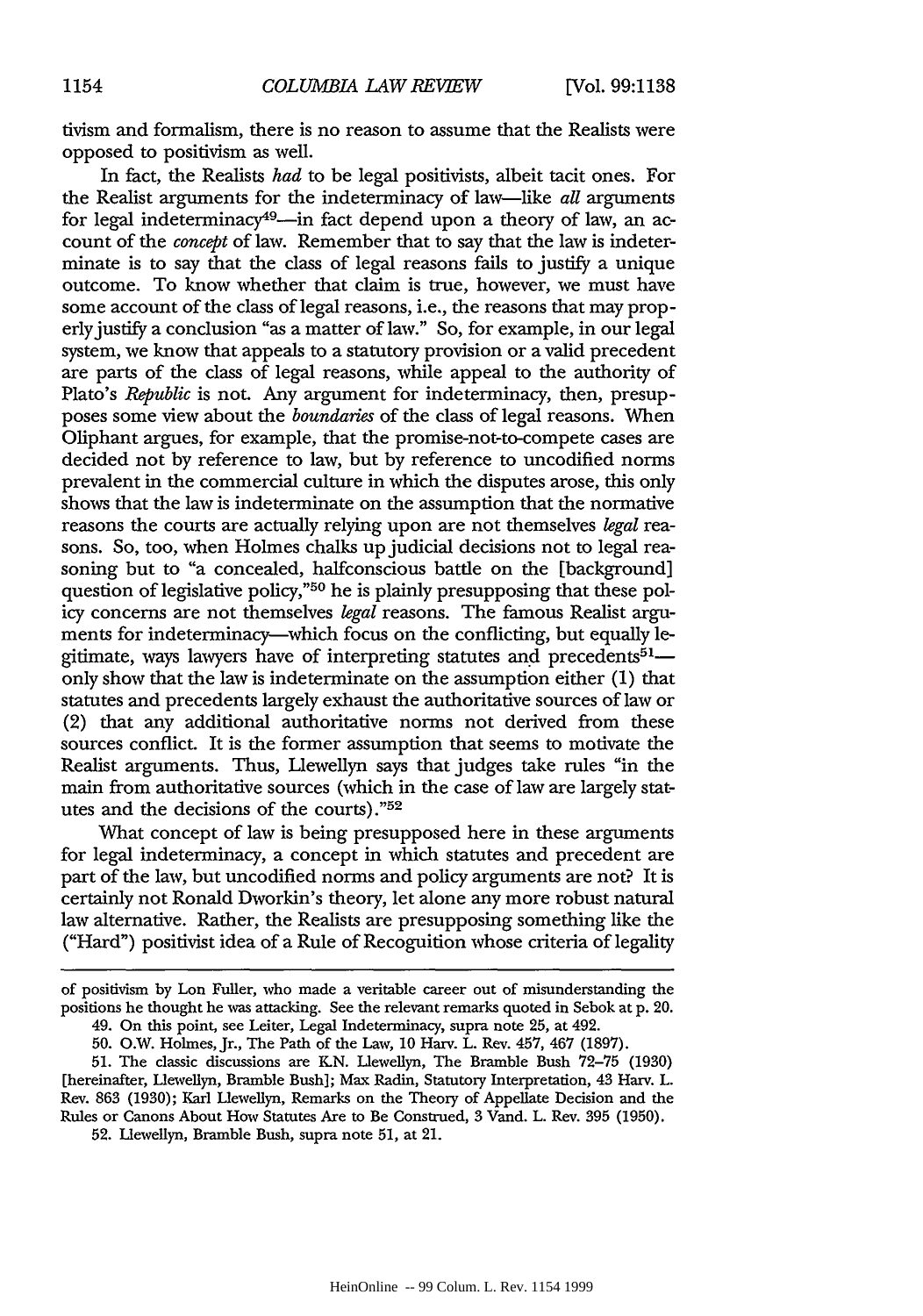are exclusively those of pedigree: A rule (or canon of construction) is part of the law by virtue of having a source in a legislative enactment or a prior court decision.<sup>53</sup>

# C. *Why the 'Jurisprudence" of Legal Process Is Not Positivism*

Sebok claims that "[w]riters working within the legal process tradition did... operate with a background theory of law that was a version of legal positivism, although this background theory was not, at the time, called as such" (p. 113). Chapter 4 of Sebok's book presents an admirably sympathetic and fair-minded reconstruction of the central themes of Legal Process; indeed, it is such a useful introduction to Legal Process that one can only regret that the chapter is marred by the mistaken hypothesis that Legal Process was committed to legal positivism. In fact, Chapters 4, 5, and 6 can stand on their own as an excellent survey of Legal Process, its influence on theories of constitutional interpretation, and the post-Process reaction in constitutional theory of the 1960s and 1970s. Because, however, the central thesis of Chapter 4—that Legal Process represented a revival of the key elements of positivism-is mistaken, the fundamental narrative of the book collapses at this point.

Sebok locates the core idea of the Legal Process theory of adjudication in its call for "reasoned elaboration" of judicial decisions:

[A] judgment accompanied by a reasoned justificationwhatever its political outcome-was better than a judgment alone even if it reflected the "right" result.

Thus, reasoned elaboration was a theory of adjudication in which reason served three functions: It controlled political willfulness, it provided the public with principles around which action could be planned, and it helped increase the likelihood of the right outcome. It is clear that the realists would have denied each of these propositions. (Pp. 126-27.)

Sebok is surely correct that the Realists would have denied these central claims of Legal Process, but it also bears noting that Legal Process amounts to little more than a denial of Realism's contrary claims: There is nothing in the corpus of Legal Process that would count as a principled response to the Realists' skeptical attack on the idea of a "method" of legal reasoning that would constrain judicial decisions. Legal Process merely reaffirms what the Realists had argued against twenty years earlier.

But why think the commitment to "reasoned elaboration" betrays a commitment to positivism? Here Sebok's argument is strained. He says, for example, that the "principle of institutional settlement" endorsed by Hart and Sacks-according to which "'a decision which is the due result

**<sup>53.</sup>** One difference is that most positivists recognize customary practices as sources of valid law, whereas it is not clear what the Realists think about this. For a more substantial argument for this conclusion, see Brian Leiter, Legal Realism and Legal Positivism Reconsidered (forthcoming 2000) (manuscript on file with the *Columbia Law Review).*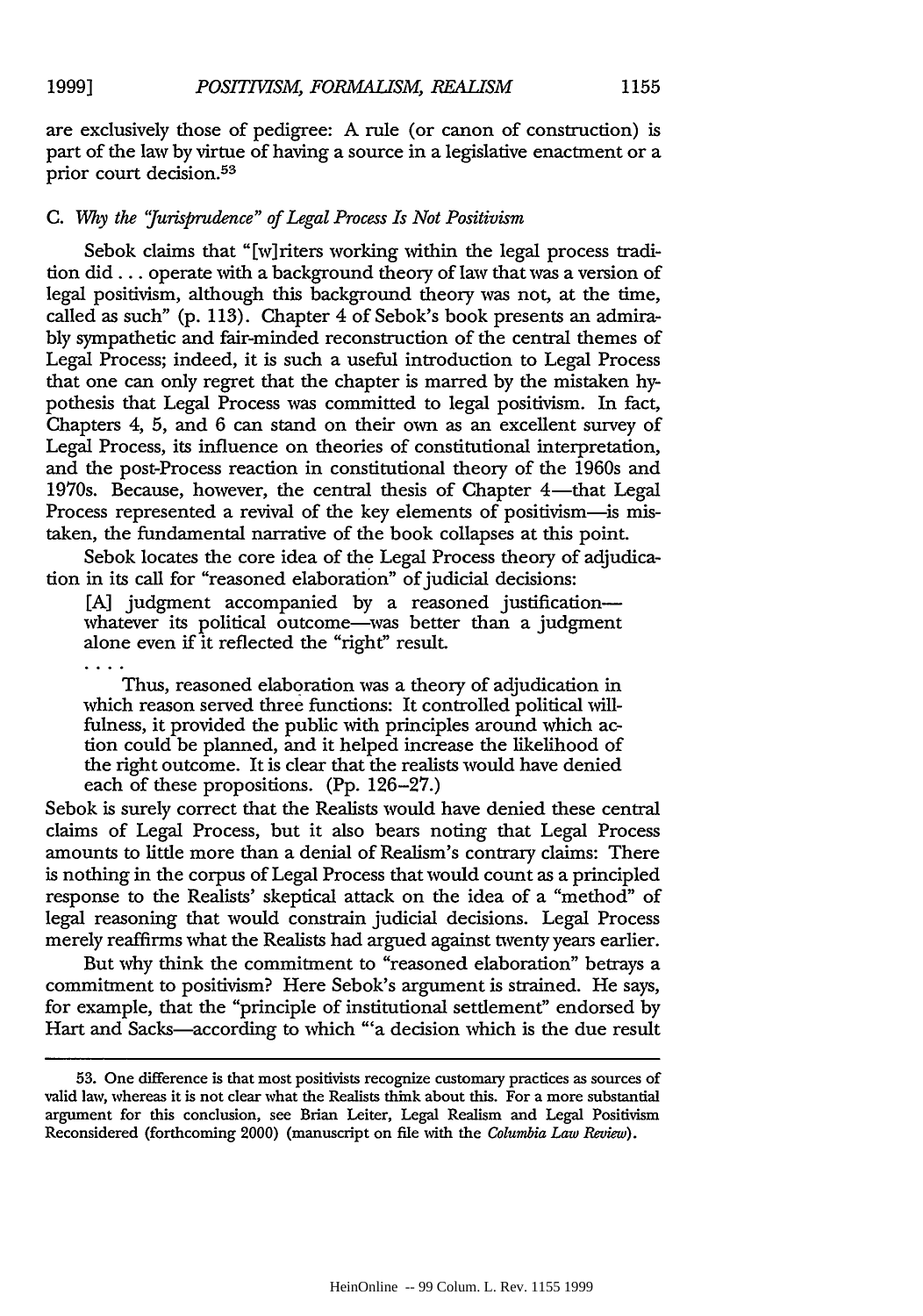of duly established procedures [should] be accepted whether it is right or wrong"<sup>54</sup>-shows that they "recognized that there is no necessary connection between law and morality and therefore embraced a central tenet of legal positivism, the separability thesis" (p. 130). But the principle of institutional settlement shows nothing of the kind. Most obviously, the principle is not even being advanced as a claim about the concept of law at all; indeed, on its face, it is a claim about when the decision of a court should be "accepted" or obeyed-a question of *moral* obligation, not the positivist's question about *legal* obligation. Hart and Sacks endorse, in this regard, a procedural requirement for the *legitimacy* of law, but this sheds no light on whether they think morality is or is not a criterion of legality.<sup>55</sup> Somewhat later, Sebok claims that Hart and Sacks believe that "law performs a coordination function" that "is consistent with recent theories of legal positivism" (p. 134). That a view about the purpose of law is merely *consistent* with positivism is, however, far too weak to establish that the view of law at issue is based on positivist premises.

If the affirmative reasons for ascribing positivism to Legal Process are thin,<sup>56</sup> the explicit evidence counting against such an ascription is strong. Indeed, the giveaway should be the fact that, as Sebok notes, Hart and Sacks relied on Lon Fuller's work "to set out the essential features of adjudication" (p. 144). Sebok continues: "They cited to Fuller so frequently, and used his terminology so naturally, that there is good reason to believe that Hart and Sacks self-consciously adopted his view of adjudication" (pp. 144-45). Now since Sebok is well aware that Fuller is "the single most important critic of legal positivism in postwar America" (p. 160),<sup>57</sup> the question is why the concession that Legal Process embraces Fuller's view of adjudication doesn't vitiate the claim that Legal Process is predicated on positivism?

57. This overstates, in my view, Fuller's importance, since so many of his criticisms were based on confusions about positivism.

<sup>54.</sup> P. 130 (quoting Henry M. Hart, Jr. & Albert M. Saks, The Legal Process: Basic Problems in the Making and Application of Law 109 (William N. Eskridge, Jr. & Philip P. Frickey eds., 1994)).

**<sup>55.</sup>** One might object, though, as follows: If Hart and Sacks really believed that morality were a criterion of legality, then they would have no need of a procedural criterion for the legitimacy of law. This inference is warranted, however, only on the assumption that every court decision correctly applied the criteria of legality. Given the implausibility of this latter assumption, there might still be need for a non-substance-based account of legitimacy even for theorists who believe morality is a criterion of legality.

<sup>56.</sup> Sebok's attempt to demonstrate the positivist foundations of Legal Process is long, and all of it is, in my judgment, as implausible as the examples discussed in the text above. Thus, for example, Sebok also says that "Hart and Sacks's claim that law required the application of practical reasoning in order to identify norms and to determine the scope of authority granted by the law maker was essentially the same as the sources thesis" **(p.** 159). The Sources Thesis, however, says that legal norms must have a social source. It says nothing about practical reasoning or the proper methods for interpreting sources. By the logic of Sebok's position, any theory of adjudication that was concerned "to determine the scope of authority granted by the law maker" would be equivalent to the Sources Thesis.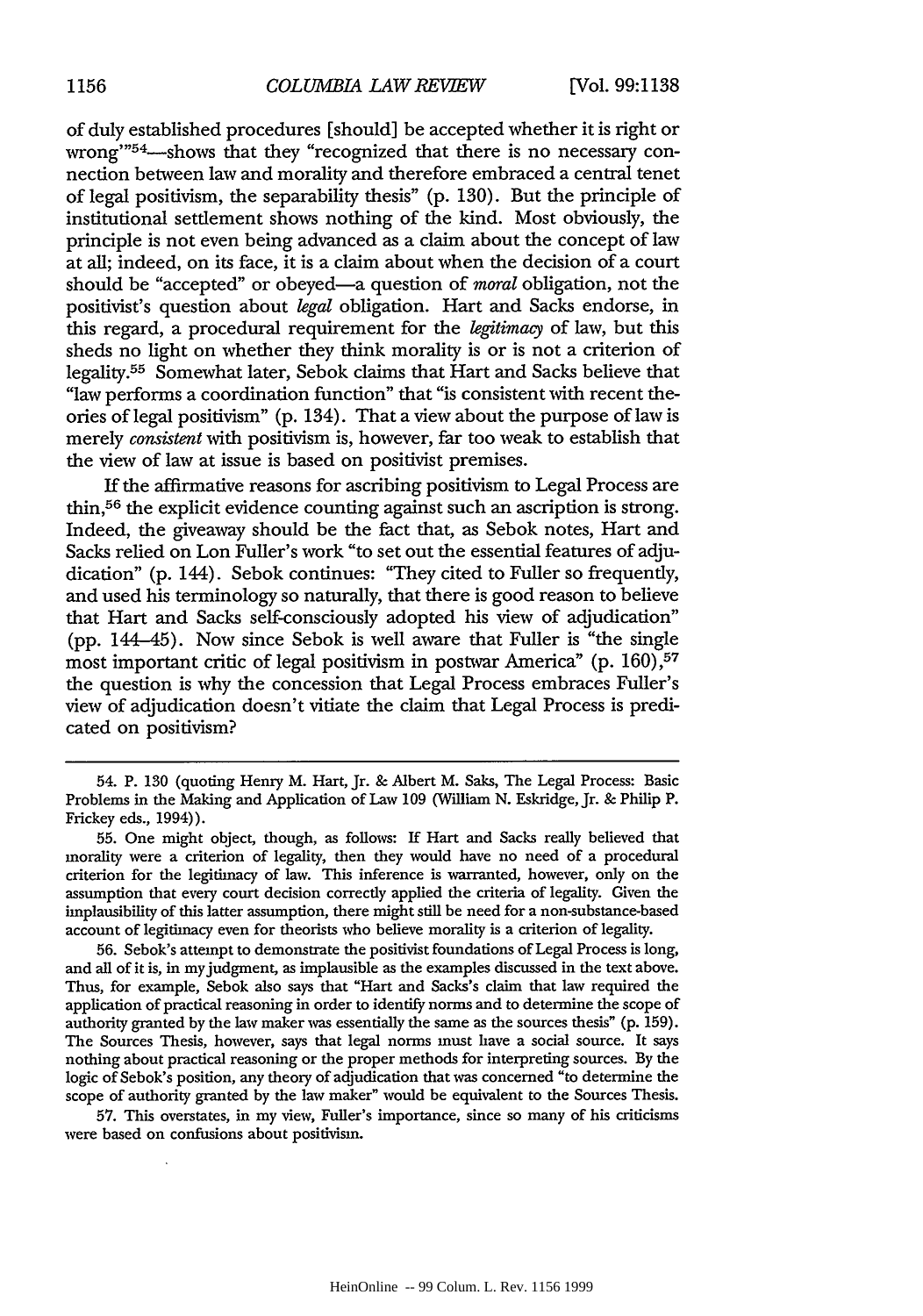Sebok dodges this natural objection by arguing that Hart and Sacks did not, in fact, accept Fuller's "internal morality of law" (pp. 158-76), i.e., his notion that to constitute law, any set of norms must adhere to certain essentially procedural norms, which constitute a minimal moral content of any legal system.58 We needn't consider whether Sebok is right on this point, for it actually misses the real worry: not that Hart and Sacks embraced Fuller's notion of the "internal morality of law," but that they embraced a picture of adjudication, and hence of what legal rights courts should enforce, that was, like Fuller's, incompatible with positivism. The real worry, in short, is that the Legal Process theory of adjudication as "reasoned elaboration" involves an essentially and-positivist view of law, because it makes morality a criterion of legality by its emphasis on "purposive" interpretation.

"Reasoned elaboration," according to Hart and Sacks, requires judges to make decisions that are *consistent* and that reflect the *purpose* of the laws they are asked to interpret: "[E]very statute and every doctrine of unwritten law developed by the decisional procedure has some kind of purpose or objective, however difficult it may be on occasion to ascertain it or agree exactly how it should be phrased."59 According to Sebok, "consistency and purpose . . . were essential features of a legal system" (p. 138) for Legal Process. Thus, it follows that "[t]here are norms embedded in the law for judges to discover" (p. 181), where that discovery is effected by looking to the underlying purpose of the law while, all the time, making the present decision consistent with those that preceded it.

In identifying the jurisprudential view with which this picture of adjudication most clearly resonates, it would seem bizarre to single out positivism. For the conception of "law as integrity" of Ronald Dworkin-positivism's arch-opponent-echoes Legal Process note for note.<sup>60</sup> According to Dworkin, "propositions of law are true if they figure in or follow from the principles.., that provide the best constructive interpretation of the community's legal practice." $61$  A "constructive interpretation," in turn, is one that "impose[s] purpose on an object or practice in order to make of it the best possible example of the form or genre to which it is taken to belong." $62$  A party's legal rights, in short, are those that *cohere* (are consistent) with the best interpretation of the purposes of the law. This is just the Legal Process theory of adjudication rendered in the more precise vocabulary of analytic jurisprudence.

<sup>58.</sup> Sebok aptly summarizes Fuller's views, as well as H.LA. Hart's response, at pp. 160-68.

<sup>59.</sup> Hart & Sacks, supra note 54, at 148 (quoted in Sebok at p. 138).

<sup>60.</sup> The resonances go beyond those suggested in the text. For example, Hart and Sacks draw a distinction between principles and policies similar to the one Dworkin drew in his early work. On this, and related points, see Vincent A. Wellman, Dworkin and the Legal Process Tradition: The Legacy of Hart and Sacks, 29 Ariz. L. Rev. 413 (1987).

<sup>61.</sup> Dworkin, supra note 12, at 225.

<sup>62.</sup> Id. at 52.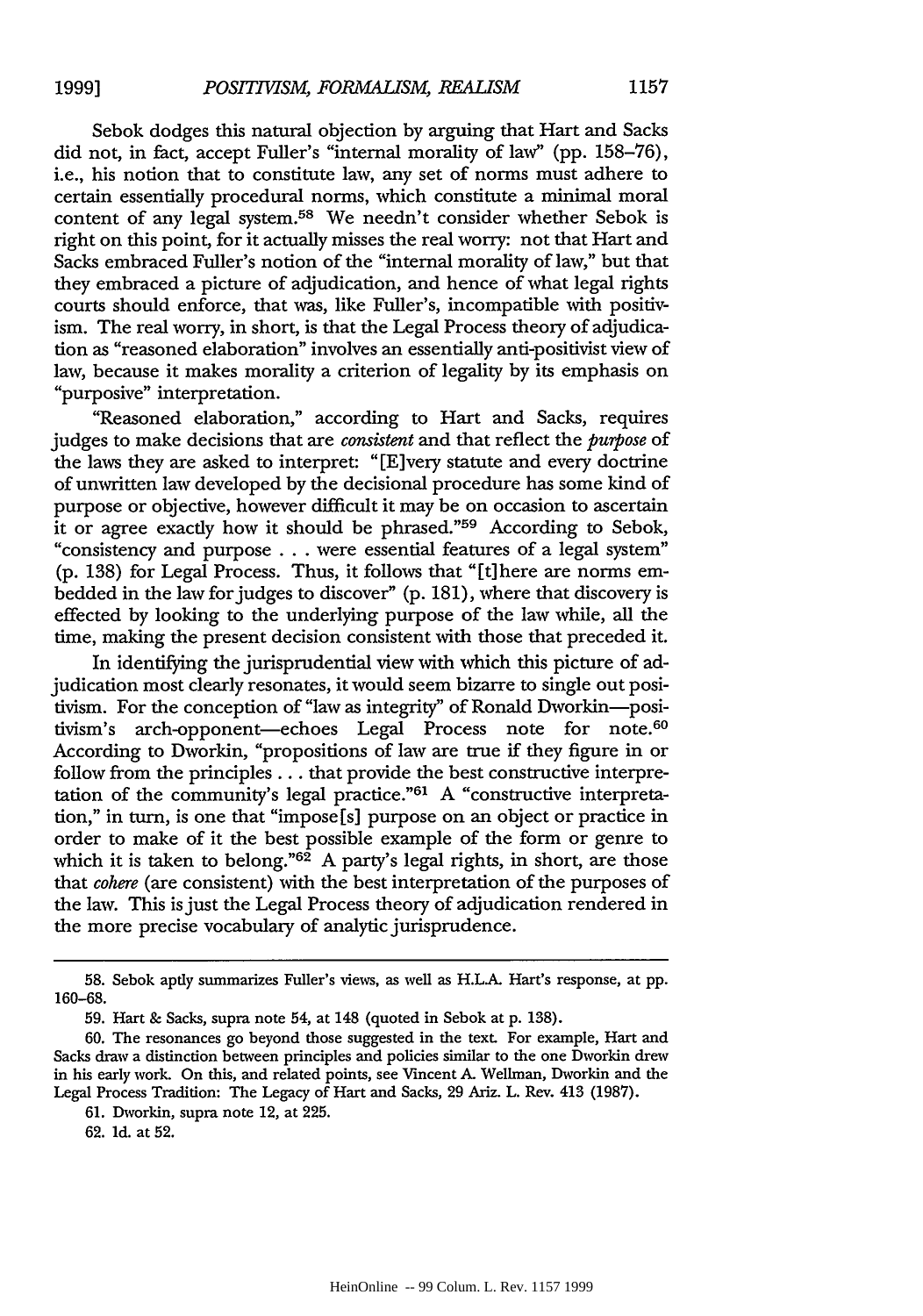Now it is surely possible that Hart and Sacks would dissent from Dworkin's idea that the *best* interpretation of the law is one that shows its coherent purpose to be "best" from the standpoint of political morality.63 But all this brings out is that the Legal Process writers were not explicit, or even self-conscious, about how their views intersected with the debates that animate analytic jurisprudence. If one is forced to choose, then it is tempting to conclude that Sebok has it exactly backwards: Legal Process writers are not *sotto voce* positivists, but proto-Dworkinians.<sup>64</sup> Indeed, since Sebok concedes that Hart and Sacks are Fullerians about adjudication (even if they repudiate the idea of the "internal morality of law"), and since he also acknowledges that "Dworkin's critique [of positivism] **...** picked up where Fuller had left off" (p. 268), he should hardly find this conclusion surprising.

#### *D. Soft Positivism and Politics*

Sebok's failure to make the case that Legal Process is a form of legal positivism does have the unfortunate effect of ruining the narrative structure of the book. Sebok can be perfectly correct that Legal Process was co-opted by conservative thinkers, and that the "fundamental rights" school of constitutional law constituted a flawed response to this hijacking (Sebok's Chapter 6), but none of this has anything to do with legal positivism. Nonetheless, Sebok presents the development of "Soft" or "Inclusive" Positivism as a "much more powerful response to the fundamental rights approach" (p. 267), $65$  in particular, with respect to the latter's attempt to provide an alternative to the conservative reading of Legal Process. But Soft Positivism is nothing of the kind; indeed, the whole suggestion that a theory of law has certain *necessary* political overtones-while certainly a fashionable accusation in the confused discussions of jurisprudence that populate the law reviews $66$ -reflects a misunderstanding of the philosophical issues at stake.

<sup>63.</sup> On Dworkin's view in this regard, and some of the problems it faces, see Brian Leiter, Objectivity, Morality, and Adjudication, *in* Objectivity in Law and Morals (Brian Leiter ed., forthcoming 1999) (manuscript on file with the *Columbia Law Review).*

<sup>64.</sup> To put the point less anachronistically, the Legal Process writers are self-conscious Fullerians, and as such could not be positivists. Dworkin, in turn, gives the most sophisticated realization of the alternative to positivism at which Fuller gestures. See the quote from Sebok that follows in the text.

<sup>65.</sup> The "fundamental rights approach," according to Sebok, floundered over the problem of the "insatiability" of moral reasoning: "Conscientious decision makers applying a moral value must test and revise each and every step of their practical reasoning against the theory of morality they believe is true" (p. 301).

<sup>66.</sup> See, e.g., Karl E. Klare, Judicial Deradicalization of the Wagner Act and the Origins of Modern Legal Consciousness, 62 Minn. L. Rev. 265, 276 n.38 (1978); Joseph William Singer, The Player and the Cards: Nihilism and Legal Theory, 94 Yale L.J. 1, 60 (1984).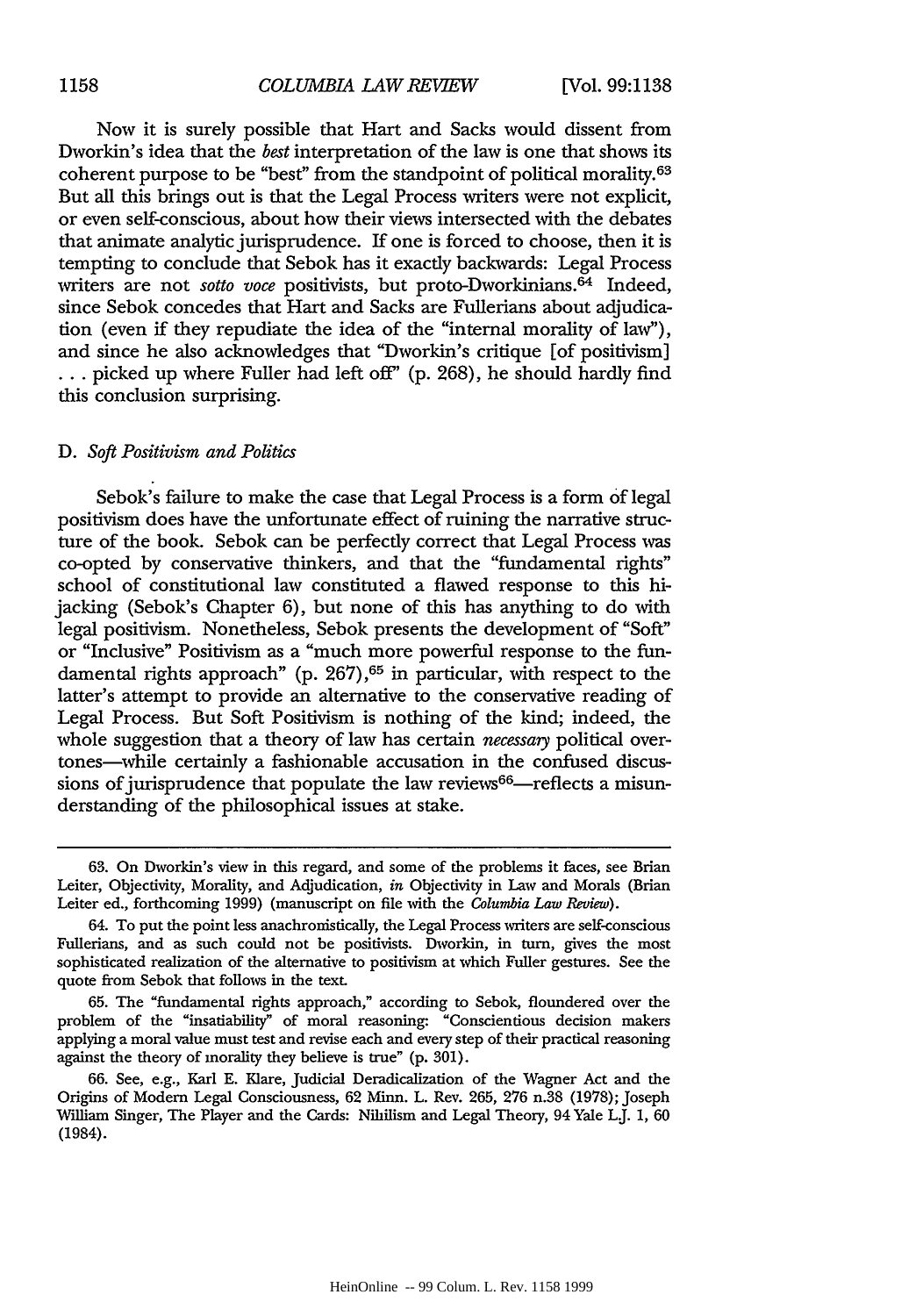Recall that Soft Positivism<sup>67</sup> interprets the Separability Thesis as stating a modal existential generalization of the following form: It is (conceptually) *possible* that there exists *at least one* Rule of Recognition, hence one legal system, in which morality is not a criterion of legal validity. Thus, Soft Positivists can allow that *all* existing legal systems employ moral criteria of legality; all that Soft Positivism demands is that it is *conceivable* that a legal system might not make morality a criterion of legality. Thus, Soft Positivism makes the Separability Thesis trivial.

Soft Positivism, in turn, interprets the Social Thesis as stating only the existence-conditions for a society's Rule of Recognition, but as remaining silent on the content of that Rule (i.e., the criteria of legality that the Rule sets out). This follows from the fact that the Rule of Recognition is a social rule, one whose existence is constituted by the actual practice of officials in deciding disputes. Thus, insofar as officials decide questions about "what the law is" by reference to moral criteria, morality is a criterion of legality.<sup>68</sup>

Now why think such a doctrine would have *any* particular political consequences-why think, in other words, that it will help discredit the idea that "positivism is a theory of law for judicial conservatives" (p. xii)? Notice that Soft Positivism, as a doctrine about the nature of law, is *silent* on the content of morality. But surely the political implications of Soft Positivism depend on the content of the moral criteria of legality. Absent a substantive philosophical thesis about the demands of morality, any Soft Positivist theory is politically inert.

This should not be surprising. Positivism, as we saw above,  $69$  is a theory that aims to explain certain familiar features of law-law's special normativity, the idea that law is different from morality-rather than to answer substantive questions of political theory. It is true, of course, that as a matter of historical fact *all* the leading positivists were political radicals (for their times) or liberal reformers: These writers found positivism attractive, in part, precisely because it separated the question of what the

69. See Part I, supra.

<sup>67.</sup> The same view recurs under different labels. I follow H.L.A. Hart's usage here, but note that the same basic doctrine has also been dubbed "Inclusive Positivism" and "Incorporationism." Some worry that "soft" has a pejorative connotation, see, e.g., Coleman, Second Thoughts, supra note 13, at 260, but the same can be said for "Exclusive" positivism. "Incorporationism" has the double disadvantage of (a) obscuring the connection with positivism, and (b) admitting of no obvious label for the contrasting doctrine (other than the inelegant and uninformative "nonincorporationism," which is the label Sebok uses (p. 277)).

<sup>68.</sup> The Soft Positivist interpretation of the Separability Thesis is first set out in Coleman, Negative and Positive, supra note 10, though Hart eventually adopts Coleman's formulation in the Postscript, see supra note 14 and accompanying text. By contrast, the Soft Positivist interpretation of the Social Thesis is to be found not only in Coleman, Negative and Positive, supra note 10, but also in David Lyons, Principles, Positivism and Legal Theory, 87 Yale LJ. 415 (1977) (reviewing Ronald Dworkin, Taking Rights Seriously (1997)), and in Philip Soper, Legal Theory and the Obligation of a Judge: the Hart/ Dworkin Dispute, 75 Mich. L. Rev. 473 (1977).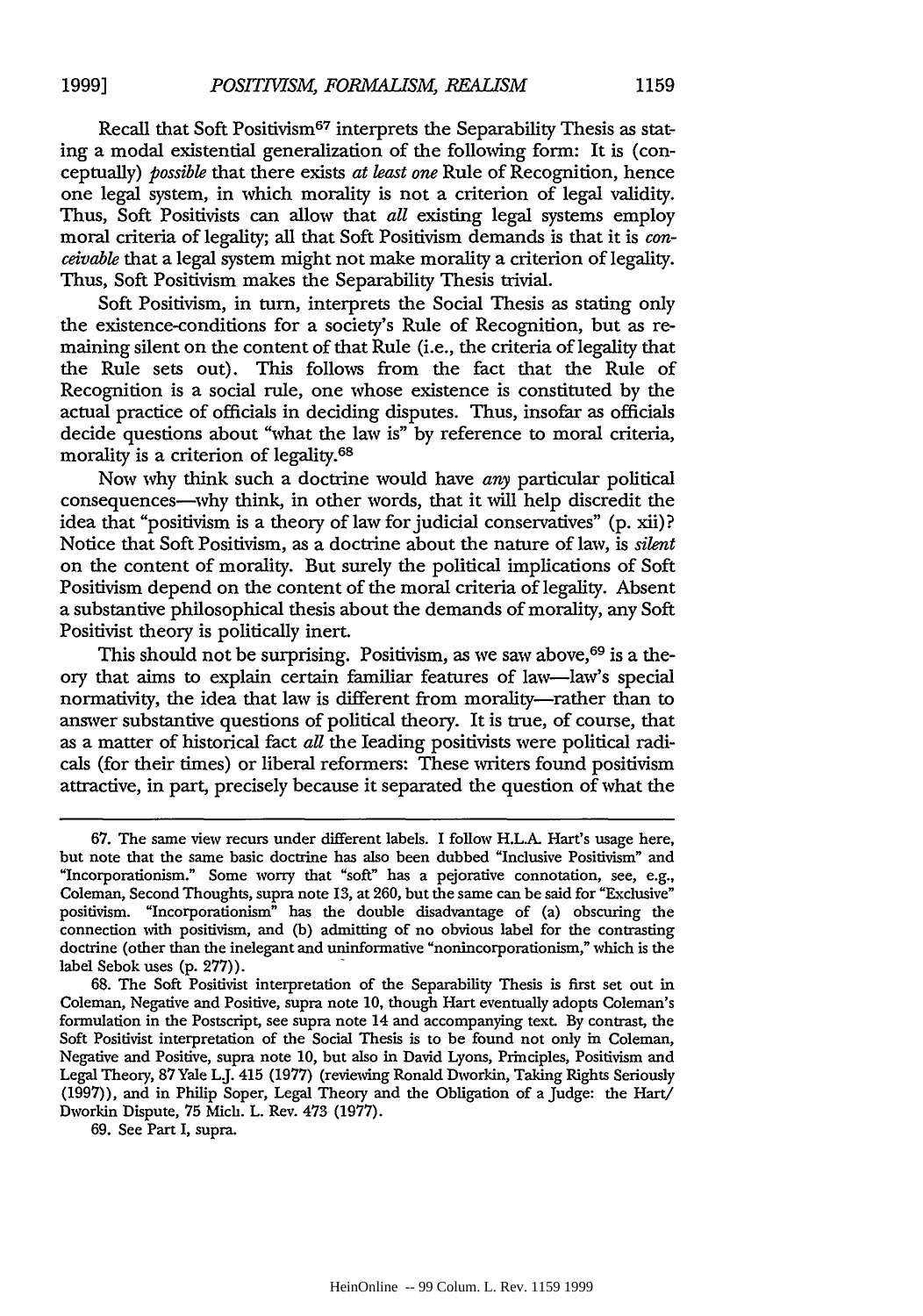law is from what it ought to be, and thus did not permit the existing legal status quo to benefit, *a* priori, from a moral halo. Positivism, in short, creates the conceptual space in which the law may be judged a moral and political abomination. But positivism *itself* is silent on this question of political morality.

Sometimes Sebok is admirably clear on this point. He says early on, for example, that "it is a mistake to think that legal positivism.., offers reliable shelter to any political camp" (p. 7). But that being the case, it seems misleading to then present Soft Positivism as redeeming positivism from a "conservative" reputation. It can do no such thing.<sup>70</sup>

#### *E. The "Triumph" of Soft Positivism?*

One final worry about Sebok's last chapter bears noting here. Much of the argument of this chapter depends on a rather facile confidence about the correctness of Soft Positivism. Sebok usefully canvasses the debate between Hard Positivists like Raz and Soft Positivists like Coleman (pp. 277-80, 287-94), but he is too quick to conclude that Soft Positivist arguments prevail. Indeed, it is jarring to read that "Coleman proved" (p. 294) some particular Soft Positivist thesis. Outside of its formal branches, almost nothing is *ever* "proved" in philosophy!71 In fact, important new arguments against Soft Positivism (including, particularly, Coleman's version) have been proposed recently. 72 Moreover the state of the debate is more fluid than Sebok allows, and there is an equally good interpretation of the recent literature suggesting that Hard Positivism, as defended **by** Raz, now prevails. 73 It would be extremely unfortunate if readers came away from the concluding chapter of this book thinking that these issues had been decisively resolved in favor of Soft Positivismthough Sebok's rendering, I fear, gives exactly that impression. Let me offer just one example of where the issues are more contested than Sebok allows.

71. I can think of only one exception in philosophy of the past forty years. I think everyone agrees that Gettier "proved" that the analysis of "knowledge" as "justified true belief" does not work. See Edmund N. Gettier III, Is Justified True Belief Knowledge?, 23 Analysis 121 (1963). But even this was a case of proving a negative, rather than proving a positive philosophical thesis.

72. See, e.g., ScottJ. Shapiro, The Difference that Rules Make, *in* Analyzing Law- New Essays in Legal Theory **33** (Brian Bix ed., 1998).

<sup>70.</sup> Sebok's precise worry about the "fundamental rights" approach concerns what he calls the "insatiability" of moral reasoning. See supra note 65. Sebok suggests that Soft Positivism can solve this problem because "[t]he rule of recognition itself determines how the moral concept [that is part of the law] is to be elaborated," and thus successfully "cabin[s]" its application (p. 317). The Rule of Recognition does this by also validating the applicable rules of interpretation that govern moral concepts. Nothing in this line of argument is peculiar to Soft Positivism, as the theory committed to the particular interpretations of the Social and Separability Theses discussed supra, text accompanying notes 67-68. Indeed, Hard Positivists do not deny a role for morality in adjudication; they only deny that moral reasons are legal reasons.

<sup>73.</sup> For such an interpretation, see Leiter, Realism, supra note 10.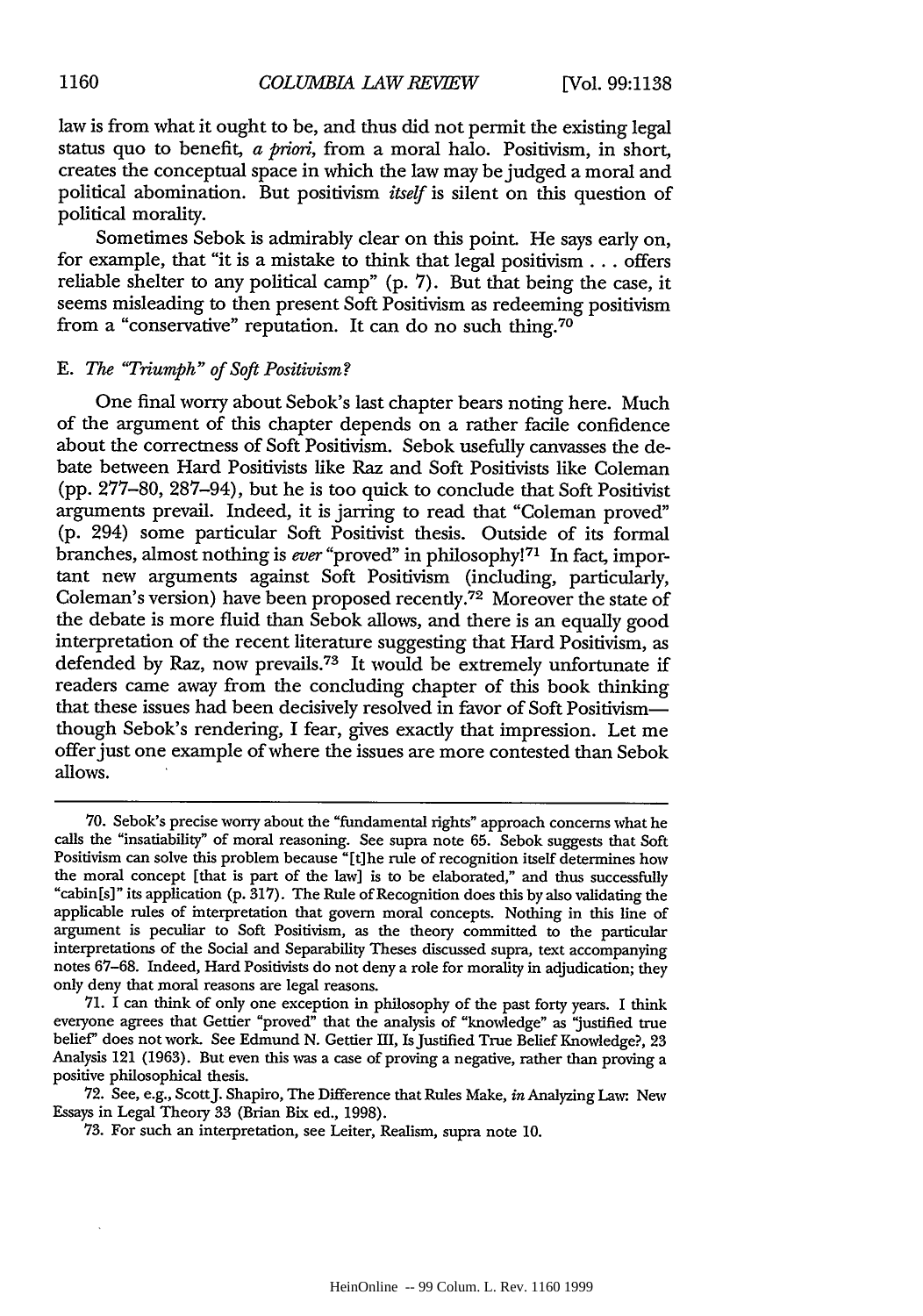The central argument for Hard Positivism's view that the Rule of Recognition can *only* employ pedigree or source-based criteria of legality (as opposed to content-based or moral criteria) is Joseph Raz's argument from authority.74 According to this argument, it is essential to law's functioning that it be able, in principle, to issue authoritative directives-even if it fails to do so in actuality. Raz claims that only source-based criteria of legal validity are compatible with the possibility of law possessing authority. According to Raz, a legal system can only claim authority if it is possible to identify its directives without reference to the underlying ("dependent") reasons for those directives. This is a "prerequisite" for authority because what distinguishes a (practical) authority in the first place is that its directives preempt consideration of the underlying reasons (including, e.g., moral reasons) for what we ought to do, and in so doing actually make it more likely that we will do what we really ought to do. But Soft Positivism makes the identification of law depend on the very reasons that authoritative directives are supposed to preempt, and thus makes it impossible for law to fulfill its function of providing authoritative guidance.

Soft Positivists have a number of noteworthy rejoinders to Raz's argument from authority. First, Soft Positivists might contest whether identifying laws by reference to moral considerations necessarily requires taking into account the dependent reasons on which those laws are based. "The set of all moral reasons," W.J. Waluchow notes, may "not [be] identical with the set of dependent reasons under dispute .... **"75** Even if this were right, however, it wouldn't prove enough. For Soft Positivism is not a theory compatible with the law's authority if there exists *any* case in which the dependent reasons are the same as the moral reasons which are required to identify what the law is; that there remain some cases where these reasons "may" be different is irrelevant. Moreover, if moral reasons are always overriding in practical reasoning-a view accepted, in fact, by most moral theorists<sup>76</sup>—then moral reasons will *always* be among the dependent reasons for any authoritative directive. Therefore, if identifying that directive requires recourse to moral reasons, the preconditions for authority will fail to obtain. Sebok fails to note these serious difficulties with the Soft Positivist rejoinder to Raz.

Second, and more interestingly, Jules Coleman has recently argued that Soft Positivism is compatible with the law's claim to authority because the Rule of Recognition is not the rule by which ordinary people (those subject to the law's authority) *identify* what the law is.<sup>77</sup> Recasting his ear-

<sup>74.</sup> For a full articulation, see Raz, supra note 15, at 297-316.

<sup>75.</sup> Waluchow, supra note 14, at 139. Sebok discusses Coleman's version of the same objection at p. 291.

<sup>76.</sup> Philippa Foot and Bernard Williams come to mind as exceptions. See the discussion in Brian Leiter, Nietzsche and the Morality Critics, 107 Ethics 250, 258-60 (1997).

<sup>77.</sup> See Coleman, Authority and Reason, supra note 13, at 307-08; see also Coleman, Incorporationism, supra note **13,** at 419-21.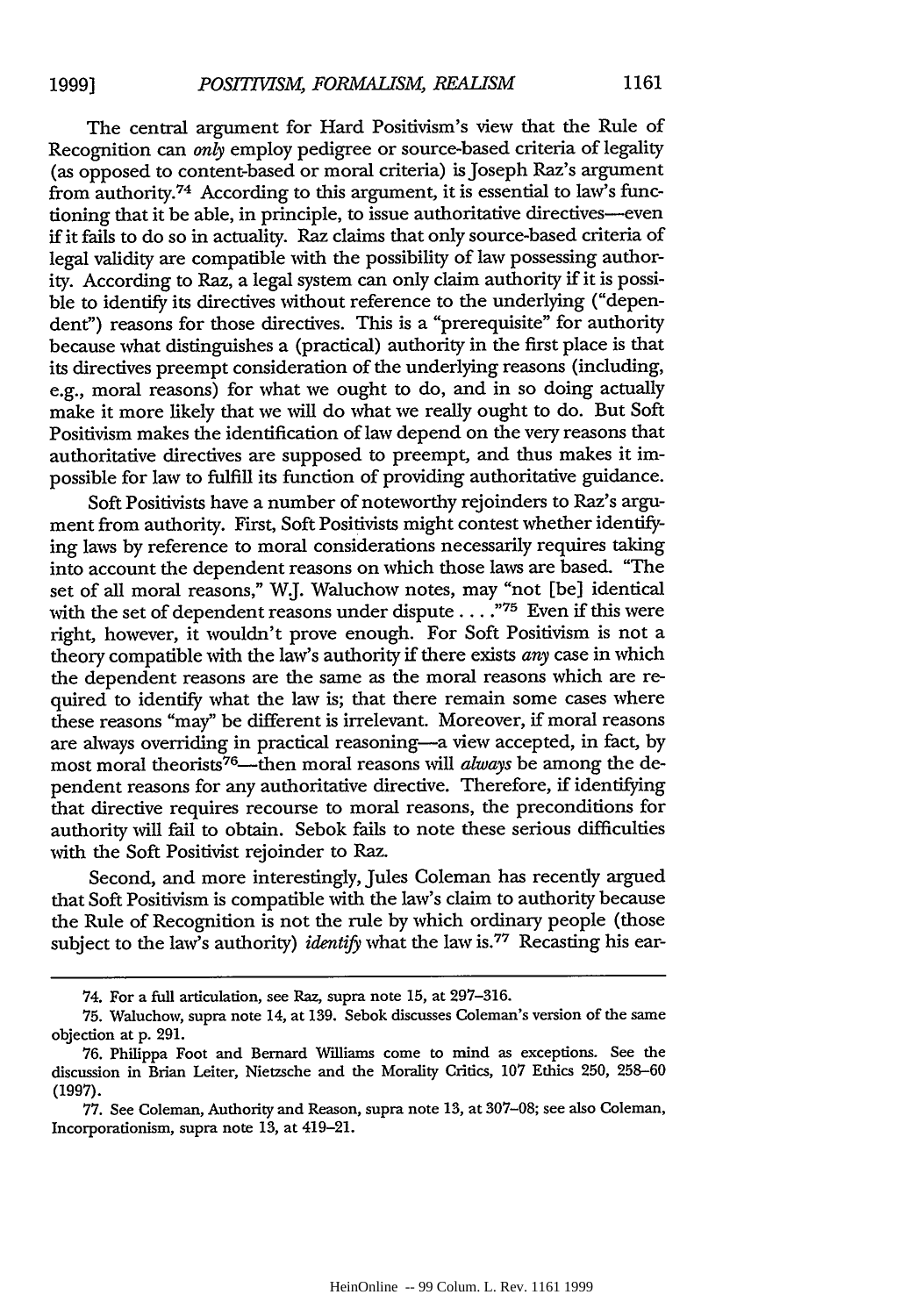lier, well-known distinction between the "semantic" and "epistemic" senses of the Rule of Recognition<sup>78</sup> in terms of "validation" versus "identification" functions, Coleman argnes as follows:

For there to be law there must be a validation rule-one that is as broad as [Soft Positivism] allows. For law to be authoritative, however, there must be an identification rule—one that may not be so broad. There is a problem for [Soft Positivism] only if those two rules must be identical. They need not be, however, and often they are not. The [thesis that all legal norms must have a social source] . . . imposes a constraint [only] on whatever rule ordinary citizens employ to identify the law that binds them. Since most ordinary citizens are able to determine the law that binds them, whereas few, if any, are able to formulate or state the prevailing rule of recognition, it is unlikely that the rule of identification [i.e., the *epistemic* guise of the rule of recognition] is the *[semantic]* rule of recognition. <sup>79</sup>

Coleman's argument calls attention to an important point: The *in-principie* authority of law is only impugned if the rule that ordinary people use to *identify* the law requires recourse to dependent reasons.<sup>80</sup> That would be so if the Soft Positivist's Rule of Recognition fulfilled an epistemic function not only for legal officials but for ordinary people. But Coleman wants to deny this.<sup>81</sup>

The denial, as Coleman admits, depends (at least in part) on certain *empirical* claims.<sup>82</sup> The two central ones are: (1) most ordinary people can identify valid law, and (2) most ordinary people cannot formulate or apply the applicable Rule of Recognition. Is it likely that either claim is true?

Notice that it suffices to rebut Coleman's defense of Soft Positivism if we can show simply that *sometimes* the Rule of Recognition and the ordinary person's "rule of identification" do, in fact, converge. For then we will have shown that Soft Positivism is incompatible with the (in-principle) authority of law. There is good reason to think we can meet this modest evidentiary demand, since Coleman's central empirical claims appear to get matters exactly backwards.

"As a general matter," says Coleman, "ordinary citizens tend to know what the law is on most matters, whereas few, if any, of them could formulate, even in a rough way, the relevant rule of recognition."<sup>83</sup> In fact,

<sup>78.</sup> For discussion of this distinction, and Sebok's misreading of it, see supra note 13.

<sup>79.</sup> Coleman, Authority and Reason, supra note 13, at 308.

**<sup>80.</sup>** What about the authority of law vis-a-vis officials, for whom the Rule of Recognition still fulfills an epistemic function even on Coleman's account? Coleman does not address this point.

<sup>81.</sup> In my view, it is a serious enough problem for Coleman's position that it concedes that the Rule of Recognition fulfills an epistemic function for legal officials. I focus in the text, though, on his claim about ordinary citizens.

<sup>82.</sup> See Coleman, Authority and Reason, supra note 13, at 319 n.17.

<sup>83.</sup> Id. at 307.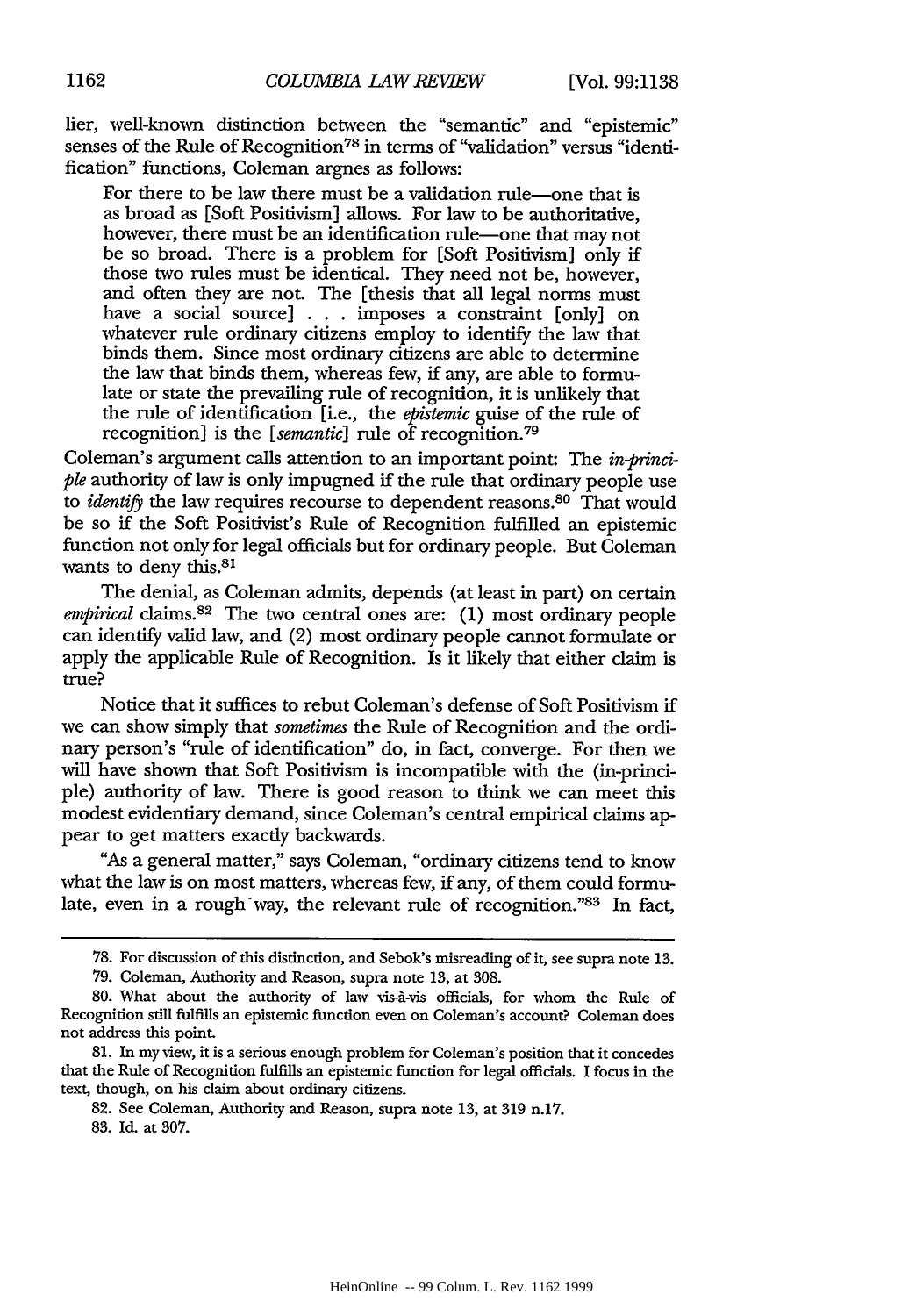beyond the most obvious features of the criminal law (e.g., the prohibitions on murder, bank robberies, and rape), traffic regulations, and a few other areas that impinge regularly on their lives (e.g., building codes for homeowners, the basics of commercial law for businesspeople, and the like), most citizens know relatively little about what the law is. This is why they turn to lawyers when they need a will, or are cheated by a repairman, or are pursued by the IRS, or feel they have been wronged by a retailer. By contrast, what most citizens surely do know is that any law enacted by the Texas legislature constitutes valid law in Texas; that a decision of the U.S. Supreme Court determines "the law of the land" (as the common phrase goes); and that the United States Constitution is the "supreme" law of the country. In short, although most citizens of Texas are utterly ignorant of 99% of the laws of Texas, the vast majority surely know that a rule enacted by the legislature is binding law. What ordinary people are far more likely to know, in other words, is precisely some version of the Rule of Recognition, *not* the actual laws.

Indeed, it is because most citizens have a rough understanding of the Rule of Recognition that they frequently are able to *learn* what the particular laws are. When they hear a report on television or read a newspaper article reporting that "The legislature passed the following new rules in the last session," or "The Supreme Court struck down the following laws this term," it is only because they appreciate the relevant contours of the Rule of Recognition that they know that these events bear directly on questions of legality and illegality. In cases like this, the Rule of Recognition (even inchoately and incompletely understood) plays an epistemic role for ordinary citizens. That it does so in these cases will suffice, however, for Raz's Authority argument: If the Rule of Recognition incorporated moral criteria, then the identification of law in these cases would require recourse to dependent reasons, and thus the law could not be authoritative. Once again, Sebok rehearses Coleman's counter-argument to Raz's authority argument (p.  $292$ ),  $84$  without considering the difficulties (just noted) that afflict Coleman's position.<sup>85</sup>

#### **CONCLUSION**

If I am right in the criticisms developed in the previous sections, then Sebok's provocative narrative about legal positivism is seriously flawed. Yet the flaws are instructive, and the immense erudition and re-

<sup>84.</sup> Sebok also accepts rather uncritically Coleman's claim that the Rule of Recognition is primarily a semantic rule or a rule of validation (pp. 300, 312-13). As its very name would suggest, however, the Rule of Recognition is, for Hart, centrally an epistemic rule ("recognition" is an epistemic capacity, after all). As Hart himself says: "It is of course true that an important function of the rule of recognition is to promote the certainty with which the law may be ascertained." Hart, supra note 4, at 251.

<sup>85.</sup> Coleman, of course, responds to some of these objections as well. See especially Coleman, Incorporationism, supra note 13, at 413-20, for Coleman's most recent thoughts on this question.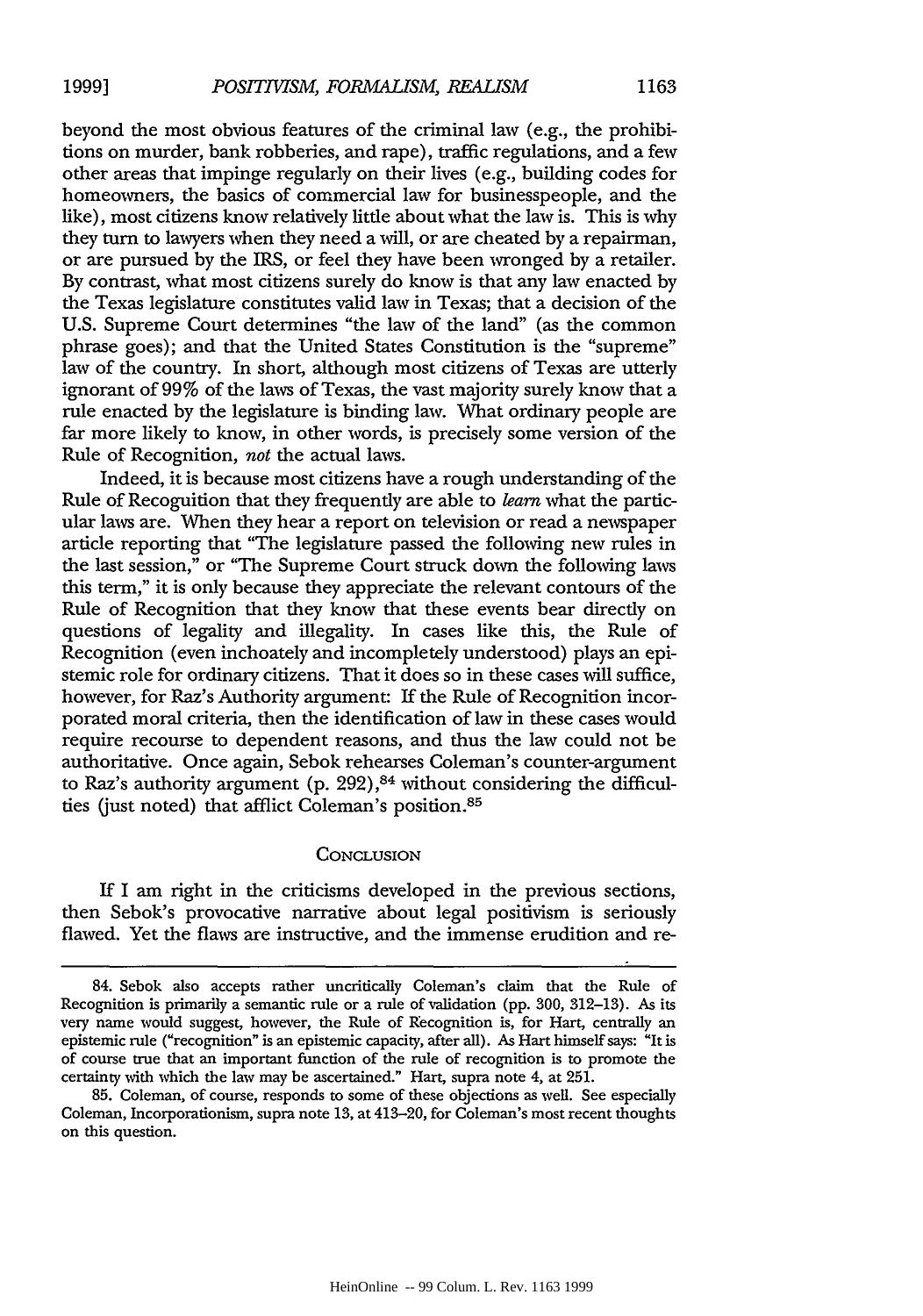search that this book reflects will still be of value to all serious students of jurisprudence. In his perhaps hyperbolic dust-jacket blurb for the book, Jeremy Waldron says,

Anthony Sebok has achieved the impossible. He has given us a detailed account of mid-century American legal thought-particularly the Legal Process School-and he has brought its details and difficulties into relation with the traditional categories of analytical jurisprudence. Few have even tried this; but Sebok's book is uniquely valuable because of the flair and philosophical rigor with which he has succeeded.

It is surely right that "few have... tried" to consider Legal Process from the standpoint of analytical jurisprudence, but the difficulties Sebok confronts in doing so suggest why few have made the attempt. Still, Sebok's sympathetic account of Legal Process is of great value, and the difficulties attendant upon his attribution of positivism to Hart and Sacks constitute an invitation to other scholars to see whether jurisprudential sense can be made of the foundations of Legal Process. More importantly, by exposing so clearly how positivism has been misportrayed, Sebok demands of academic lawyers a higher degree of care in their discussion of jurisprudential matters. And if so able a commentator as Sebok has, himself, also misportrayed positivism in certain other respects, that only indicates how difficult are the questions about the philosophical foundations of law that he considers.